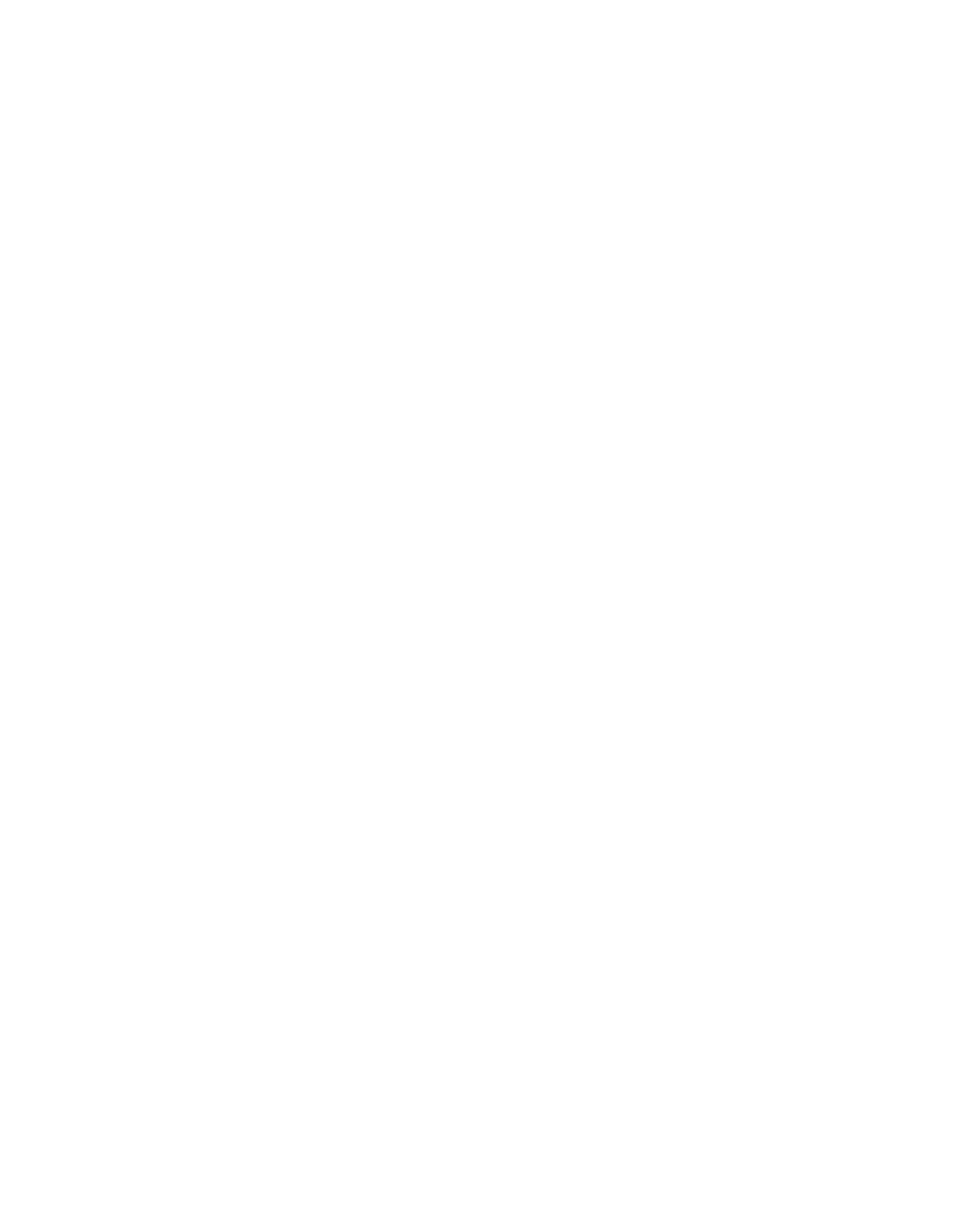# *INTRODUCTION: (WHERE GOD MEETS MAN)*

The study of the Tabernacle is a thrilling story: GOD'S DESIRE TO DWELL WITH MAN, and TO BRING REDEMPTION TO MAN.

## *THE TABERNACLE WAS:*

1. The dwelling place of God in Israel (in the Wilderness and Canaan)

2. A picture of the Lord Jesus Christ, and God's salvation in Him

*WHY STUDY?* There are 50 chapters in the Bible on The Tabernacle:

1. The TABERNACLE and the Tabernacle FORM OF WORSHIP are FIGURES of that which was to come (Heb 9 8,9,24, 10:1); God's future plans.

2. The TABERNACLE and EXPERIENCES OF ISRAELITES were EXAMPLES and PATTERNS established by God for us (I Cor 10:11; Heb *8:5)* 3. The TABERNACLE pictures THE LORD JESUS CHRIST in such perfect detail that it thrills the believer as the study unfolds (Luke 24:27)

Every detail of the Tabernacle points to some aspect of the person and work of the Lord Jesus Christ (John 1:14)

#### *THE TABERNACLE:* The Dwelling Place of God

The word 'tabernacle' means "temporary dwelling place":

1. THE TABERNACLE OF THE Old Testament. was temporary,

2. Then, THE TEMPLE (2 Chr. *5:14)* was for a time the dwelling place of God here on earth, (will be restored for the Millennium)

3. While JESUS was on the earth during His ministry, He was the dwelling place of God, in whom all the fullness of the Godhead dwelt bodily (Col 2:93)

4. After which Christ took up abode in THE FLEART OF THE BELIEVER (1 Cor 3:16). The word CHURCH means "that which is called out", and does not apply to the building, but the BELIEVERS. Therefore, the Tabernacle is also a picture of the believer, the place where Christ dwells. the Believer ('in Christ') is the dwelling place, the temple of God (Holy Spirit) ; the body is the outer court, the soul is the holy place, and the spirit is the holy of holies.

*5.* Finally, IN HEAVEN (Heb 8:1,2; 9:23,24; Rev 11:19; 21:3)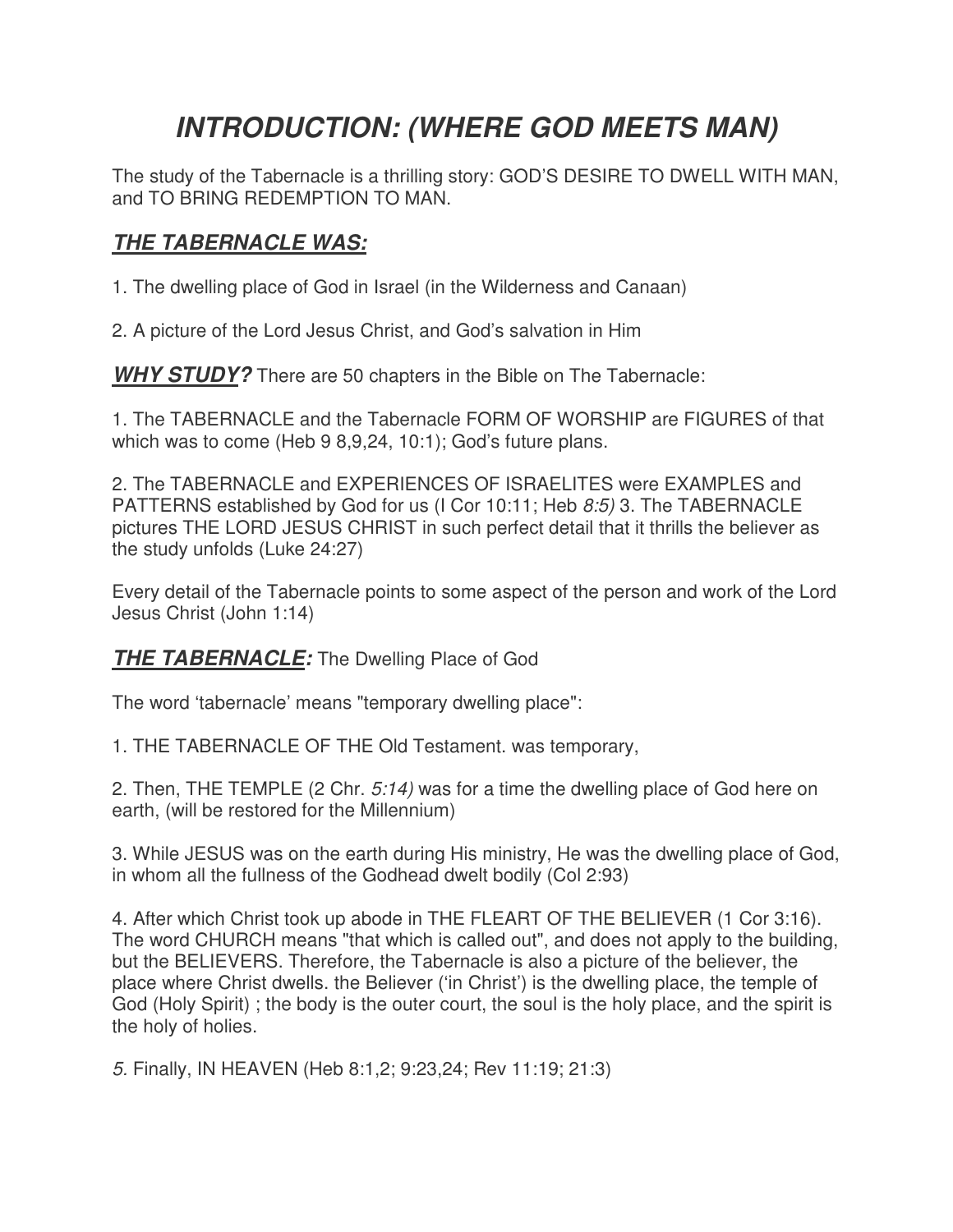## *THE TABERNACLE TELLS MORE:* THE COMPLETE PICTURE OF SALVATION

The Tabernacle is a picture of the Lord Jesus Christ, and a picture of the believer "in Christ", and also a complete picture of the PLAN OF SALVATION. In God's redemption there are seven steps:

1. As sinners on the outside, we must first ENTER and STOP at the ALTAR (the cross)

2. Next comes SEPARATION and DAILY CLEANSING at the LAVER

- 3. We enter into FELLOWSHIP of the Word at the TABLE
- 4. We learn to WALK in the LIGHT of the Golden CANDLESTICK

*5.* Then, and only then, comes POWER in PRAYER at the TABLE OF INCENSE

6. We are then ready to enter the HOLY OF HOLIES of HIGHEST SERVICE (the personal power and communion of the Holy Spirit)

7. Thus, we reach PERFECT REST and PEACE at the blood-sprinkled MERCY SEAT under the shadow of the cherubim.

THE SUBJECT OF THE TABERNACLE IS INEXHAUSTIBLE, and as we permit the Holy Spirit to help us to understand these truths, we are then to be drawn closer to the Lord Jesus, and by knowing more about Him from this study we will love Him more, and in loving Him more we will serve Him more. STUDY, THEN, SHOULD RESULT IN LOVING SERVICE!!!!

## *THE TABERNACLE PATTERN*

Threefold Division -the number of divine completeness and perfection (John 14:6)

- 1. THE OUTER COURT the fence, the brazen altar, the layer
- 2. THE HOLY PLACE the table of shewbread, the candlestick, the altar of incense
- 3. THE HOLY OF HOLIES the ark and the mercy seat

### *THE FOURTEEN MATERIALS:*

Fourteen is the number of TESTIMONY. The Tabernacle is a place of fellowship, communion, and TESTIMONY. Each material has a typical meaning, the meanings are the same wherever found used in the Tabernacle. Christ is seen in them all:

1. GOLD - deity (Ex. 25:3)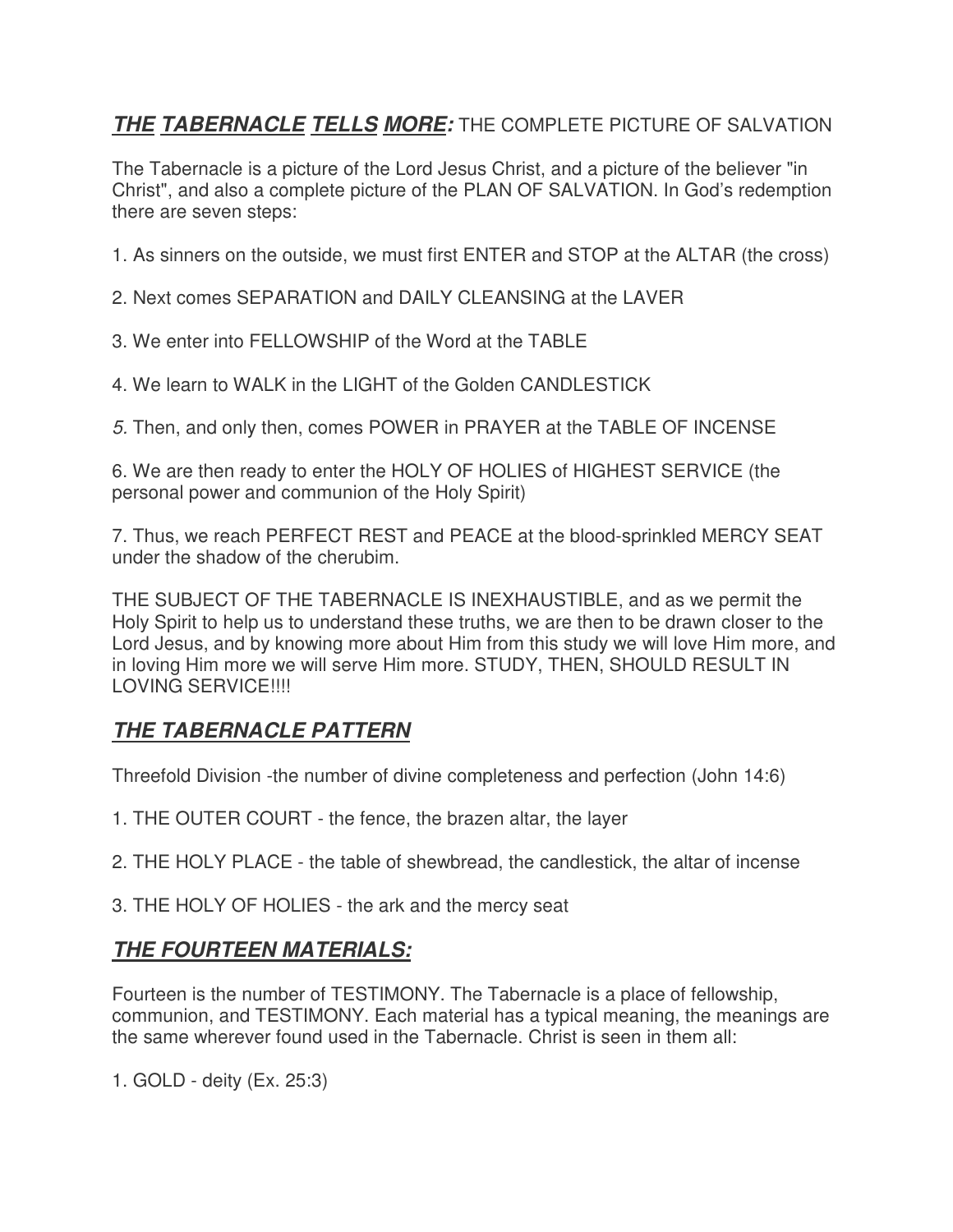2. SILVER - redemption (Ex 25:3)

- 3. BRASS -judgment (Ex 25:3; Num. 2 1:6-9)
- 4. BLUE heavenly nature and origin (Ex 25:4)
- *5.* PURPLE royalty (Ex. 25:4)
- 6. SCARLET sacrificed blood (Ex 25:4)
- 7. FINE LINEN spotless righteousness (Ex. 25:4; Rev 19:8)

8. GOAT'S HAIR - the sinbearer (Ex. 25:4; Lev. 16:20-22)

9. RAM'S SKINS DYED RED - the suffering of Christ, the depth and devotion of Christ (Ex. *25:5;* Luke 22:44)

10. BADGER'S SKINS - humility of Christ (Ex. *25:5;* Isa. 53:2), a common, ordinarylooking skin

11 SHITTIM WOOD (Acacia) - humanity of Christ (Ex. 25:5)

12. OIL for the LIGHT - the Holy Spirit (Ex. *25:5)*

13. SPICES for ANOINTING OIL - sweetness and preciousness of Christ (Ex. 25:6)

14. ONYX STONES - speaks of the Glory of Christ (Ex. 25:7; John 17:5)

## *SEVEN ARTICLES OF FURNITURE:*

Seven is the number of perfection:

ARK, MERCY SEAT, ALTAR OF INCENSE, TABLE OF SHEWBREAD, CANDLESTICK, LAVER, BRAZEN ALTAR

THE TABERNACLE has been called "THE HOUSE OF BLOOD", because of the blood of the sacrifices required by God. But, all of this blood was merely prophetic, typical, and a shadow of the blood of the coming Lamb of God, His Son:

1. We have redemption through the blood (Eph. 1:7)

2. We have forgiveness through the blood (Eph. 1:7) 3. We have justification through the blood (Rom 5.9)

4. We have sanctification through the blood (Heb 10:10)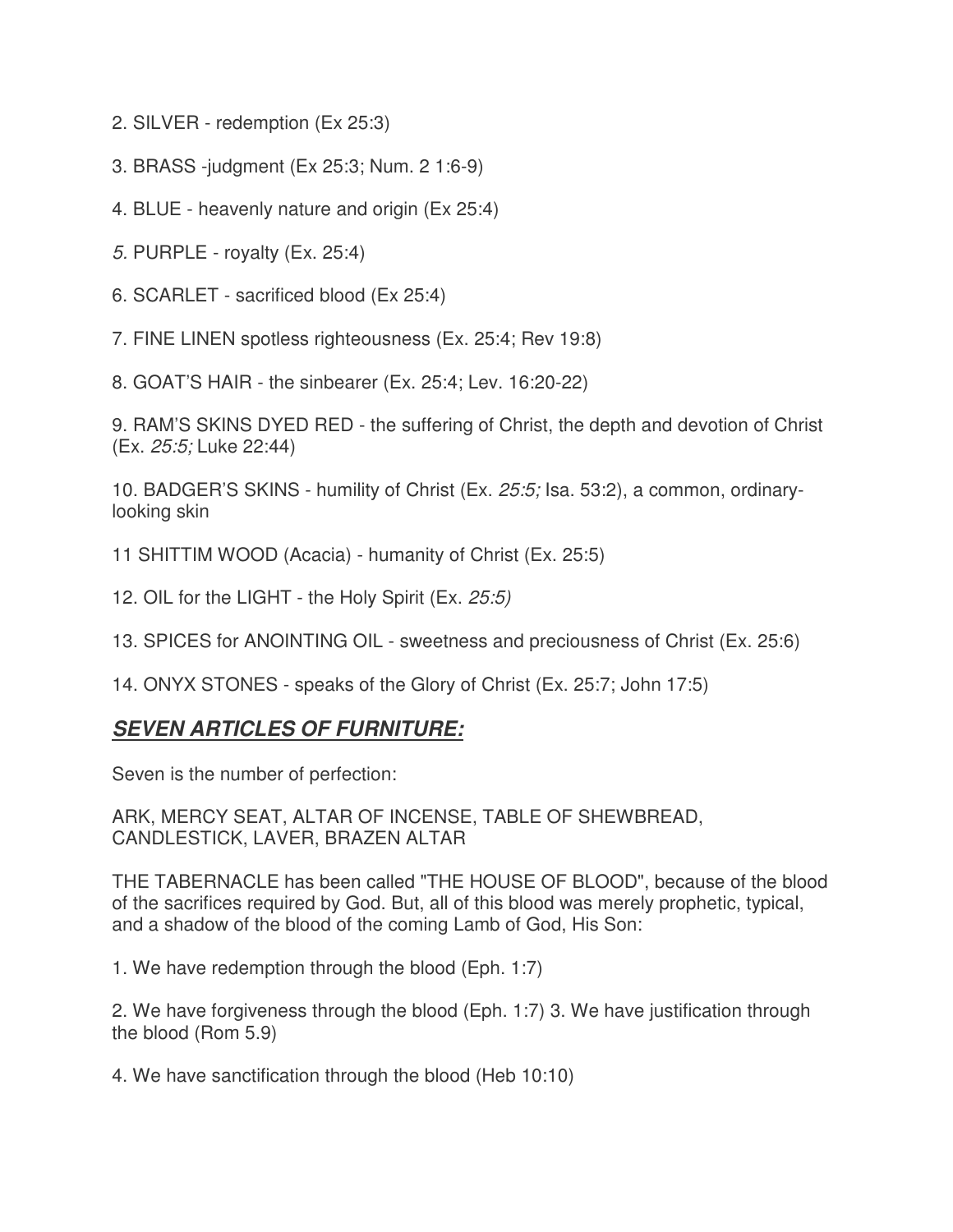- *5.* We have cleansing through the blood (1 John 1:7)
- 6. We have peace through the blood (Col. 1:20)
- 7. We have victory through the blood (Rev 12:11)

"And let them make me a sanctuary; **that I may dwell among them.** According to all that I shew thee, after the pattern of the tabernacle, and the pattern of all the instruments thereof, even so shall ye make it." Exodus 25:8-9

"And there **I will meet with thee, and I will commune with thee** from above the mercy seat, from between the two cherubims which are upon the ark of the testimony, of all things which I will give thee in commandment unto the children of Israel." Exodus 25:22

"It was therefore necessary that **the patterns of things** in the heavens should be purified with these; but the heavenly things themselves with heifer sacrifices than thest For Christ is not entered into the holy places made with hands, which are the **figures of the true**; but into heaven itself now to appear in the presence of God for us:" Hebrews 9:23-24

# **I). The Tabernacle was God's restoration of fellowship with man.**

**A). From the beginning of time God has sought communion with His creation.**

- 1). God dwelt with Adam in the Garden of Eden. Gen. 2:15; 3:8
- 2). God dwelt with man in the Tabernacle (Exodus 25:22)
- 3). God dwelt with man in the Temple (called the house of God 1 Kings 6)
- 4), God dwelt with man in Jesus (God incarnate in John 1:14; 1 Tim 3:16)
- 5). God dwells with man through salvation (I Cor.3:16)

#### **B). Since Adam sinned God has made provision to redeem us from our sin.**

- 1). Gen. 3:21 God used bloodshed to atone for the sin of Adam and Eve.
- 2). The shedding of blood is necessary.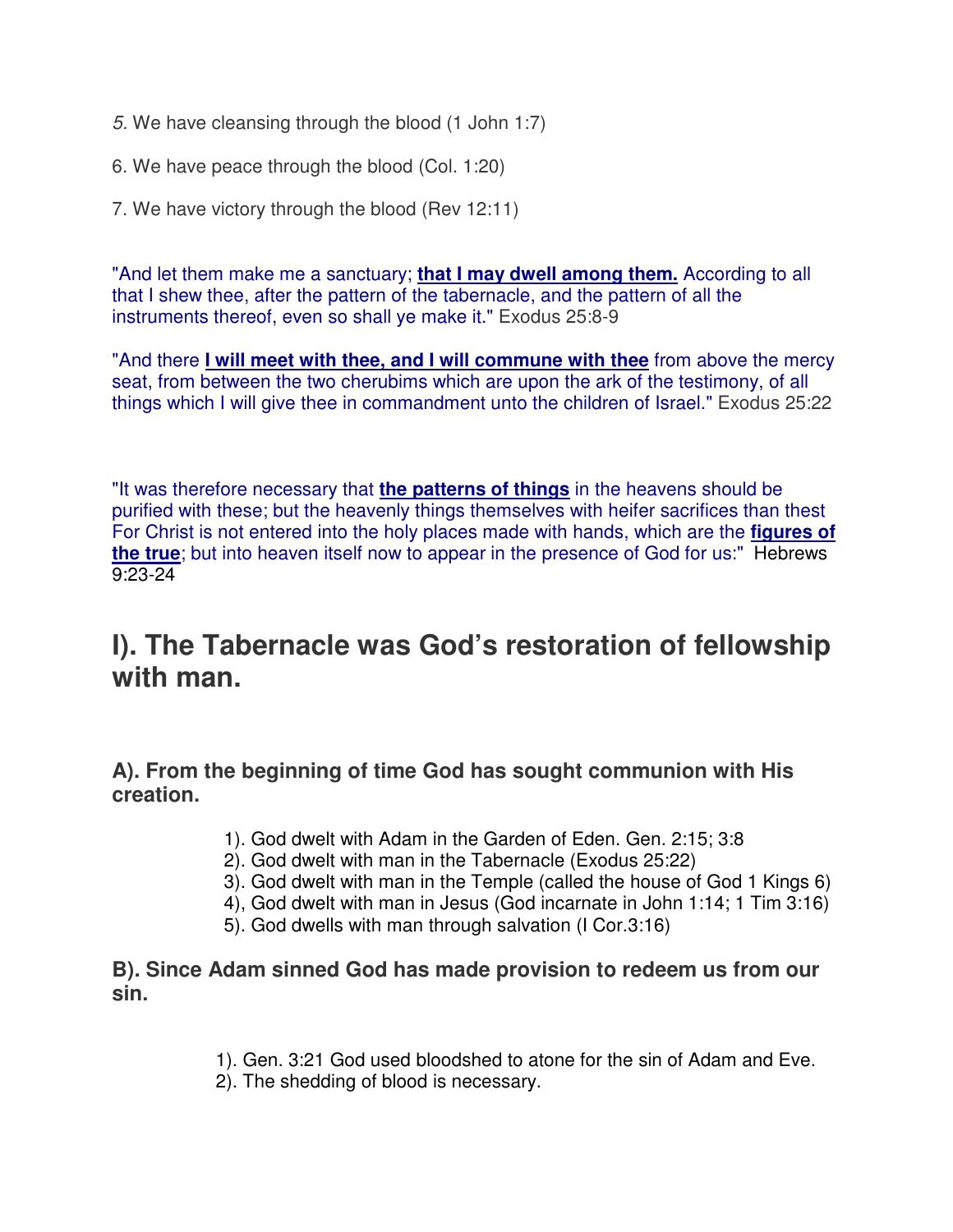"And almost all things are by the law purged with blood; and without shedding of blood is no remission." Heb 9:22

3). The Tabernacle was a place where man could bring his blood sacrifice for his sins and then he could commune with God. 4). The Tabernacle and its sacrifices were only preparation for the true sacrifice that was the Messiah. (Heb. 9:1-28)

## **II). The Tabernacle is symbolic of the Savior, of man and their fellowship with God.**

#### **A). The Scriptures declare that the Tabernacle is symbolic.**

1). It is described as a "shadow" a "figure for the time then present", "patterns of things in the heavens" and "figures of the true". (Hebrews 8:5; 9:9,23-24; 10:1)

2). Jesus Christ is the true High Priest who has atoned for sins in the "true and perfect tabernacle" that we might have "eternal redemption". (Heb 8:1-5; 9:11-12)

#### **B). These symbolisms are no coincidence and are Divinely ordered.**

1) God told Moses to build the Tabernacle according to His instruction.

"And look that thou make them after their pattern, which was shewed thee in the mount." Exodus 25:40

2). God ordained certain men with His wisdom to build the Tabernacle.

"And the LORD spake unto Moses, saying, See, I have called by name Bezaleel the son of Uri, the son of Hur, of the tribe of Judah: 6 And I, behold, I have given with him Aholiab, the son of Ahisamach, of the tribe of Dan: and in the hearts of all that are wise hearted I have put wisdom, that they may make all that I have commanded thee;" Ex. 31:1-2,6

\*Bezaleel means: "in the shadow of God"

3). God provided the specific materials to build the tabernacle. (Ex 12:37; 36:6-7).

**C). God intended for man to learn from this portion of Scripture.**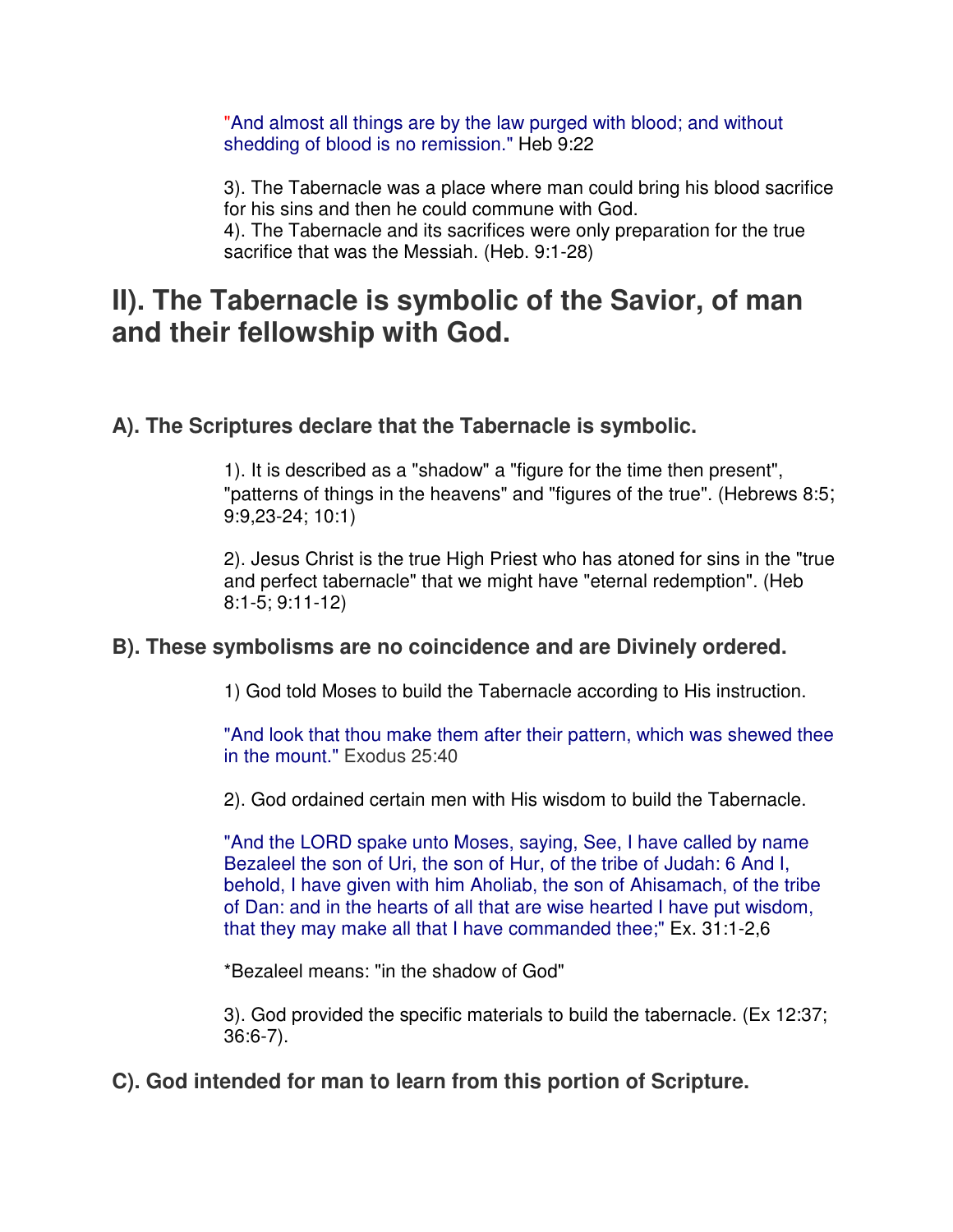1). There are some 50 chapters in the Bible dealing with the tabernacle, whereas there are only 2 chapters dealing with the entire creation of the world.

2). "There is no portion of Scripture richer in meaning, or more perfect in it's teaching of the plan of redemption, than this divinely designed building" Dr. M.R. DeHaan

#### **D). The 3 Sections of the Tabernacle Correlate to the 3 parts of God and Man**

1). The Outer court- the Body- Jesus Christ This is the outer visible part of man's personality. In the tabernacle it was a place of sacrifice and cleansing. Jesus was God incarnate and sacrificed for sin. (Romans 12:1- 2, 1 John 1:7,9)

2). The Holy Place- the soul-God the Father. This is the aspect of man that desires to worship and enjoys fellowship with spiritual things. It is holy as God is, (Ps42:1-663:1; Lev 11:45, 19:2,20:7)

3). The Holy of Holies- Man's spirit- the Holy Spirit This is the place where man meets God at the mercy seat for forgiveness and strength (John 4:23-24; 1 Cor 2:11-16)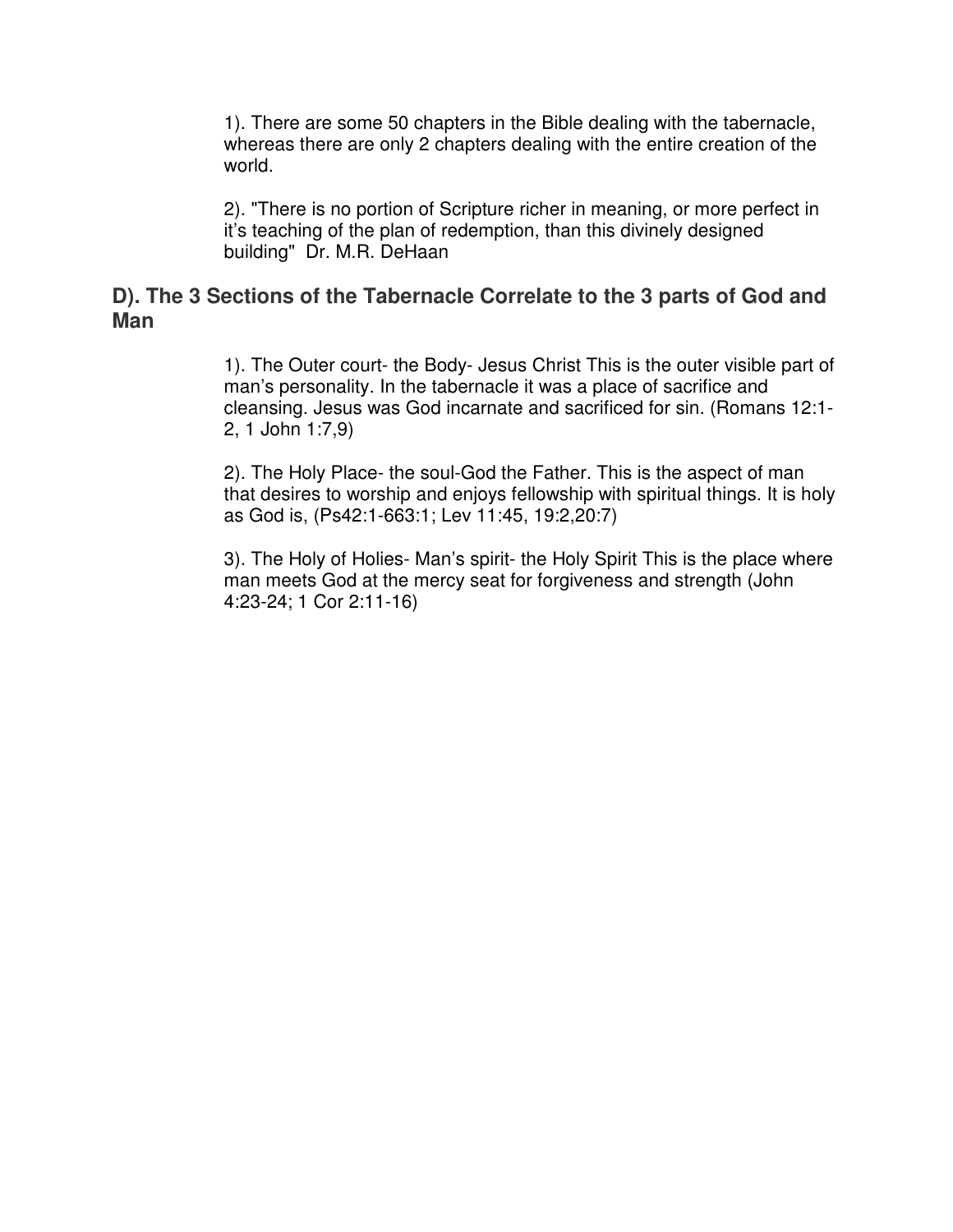# **THE FENCE AND THE OUTER COURT**

 $\overline{a}$ 

Exodus 27:9-18; 38:9-19

#### *I). The Position of the Tabernacle:*

#### **A). It was the centre of the camp**.

1). The tabernacle was the center of the camp for  $2\frac{1}{2}$  million people covering approximately 12 miles (Numbers chap.1-3)

#### \*Biblical significance in the NT:

"The lesson we learn from the position of the Tabernacle in relation to the camp is that our Lord Jesus Christ, of whom the Tabernacle speaks, should be ever and always central in the life of the Christian and the Church." (Stephen Olford, *The Tabernacle*, 51)

> "And he is the head of the body, the church: who is the beginning, the firstborn from the dead; that in all things he might have the preeminence." Col. 1:18

#### **B). The Tabernacle always faced East toward the sunrise.**

1). The believer should always be faced East toward the Son, spiritually speaking. The return of Christ is said to be from the East.

> "For as the lightning cometh out of the east, and shineth even unto the west; so shall also the coming of the Son of man be." Matt 24:27

#### *II). The Materials of the Fence.*

… the fence was of fine twined linen suspended on 60 pillars (shittim wood and brass), resting on sockets of brass, capped with chapiters (crowns) of silver, held in place with linen fillets (cords) on silver hooks and brass pins. This fence was 50 cubits (75 feet) by 100 cubits (150 feet).

#### **A). The main material was fine twined linen (Ex 38:16)**

1). Fine linen represents the righteousness of God.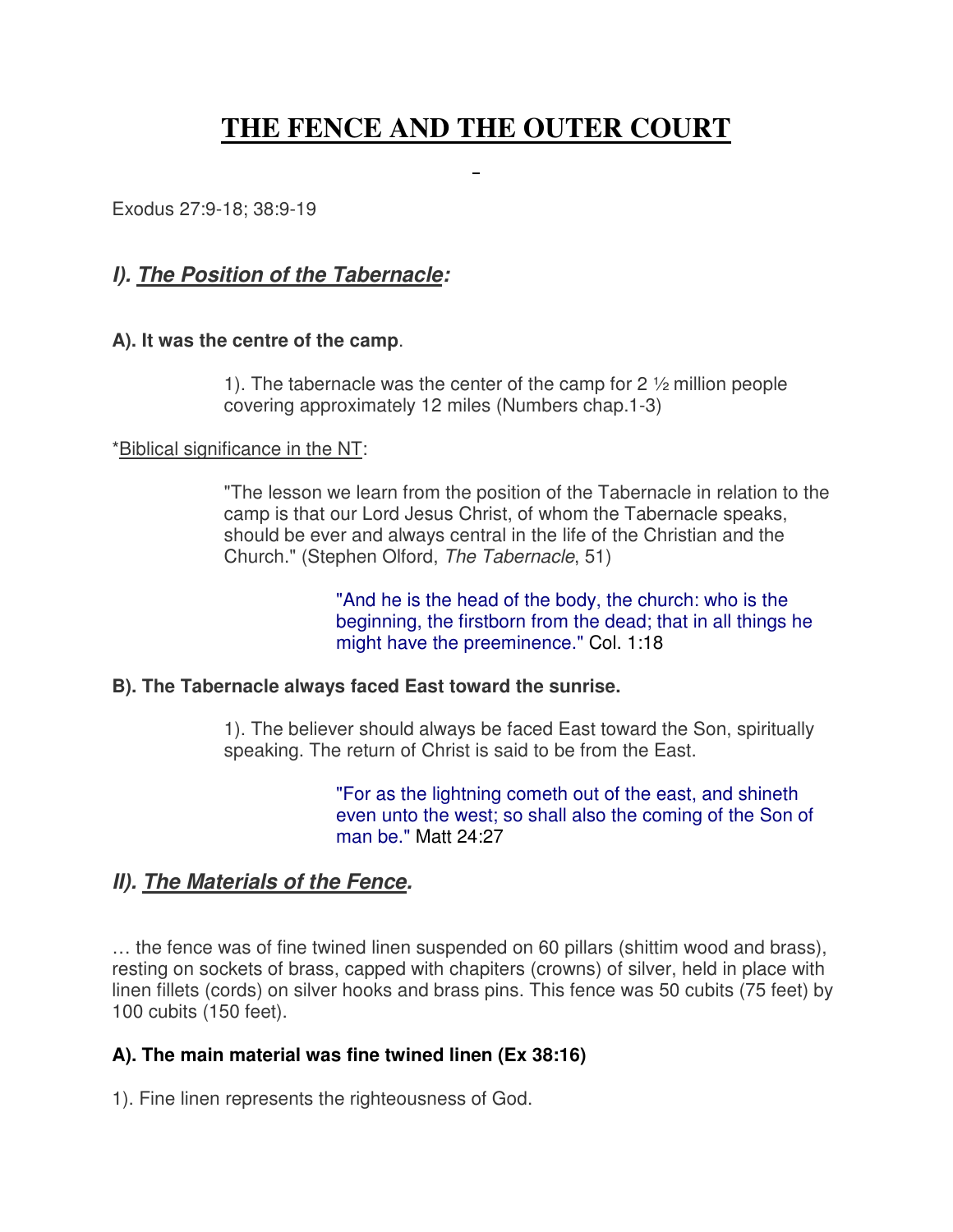"And being made perfect, he became the author of eternal salvation unto all them that obey him;" Heb. 5:9

> 2). The fine linen also represents the righteousness of the saints. (Is 61:10)

> > "And to her was granted that she should be arrayed in fine linen, clean and white: for the fine linen is the righteousness of saints." Rev 19:8

#### **B). The Pillars.**

1). 60 in number. 20 on the North and South sides and 10 on the East and West sides.

2). Made of Shittim wood covered with Brass (Ex.27:10).

3). Shittim (acacia) wood is nearly imperishable speaking of the perfect humanity of Jesus

> "He seeing this before spake of the resurrection of Christ, that his soul was not left in hell, neither his flesh did see corruption." Acts 2:31

4). The pillars rested on Brass Sockets. Brass representing the endurance of God. And judgement of sin.

> "And his feet like unto fine brass, as if they burned in a furnace;…" Rev ` 1:15

"Looking unto Jesus the author and finisher of our faith; who for the joy that was set before him endured the cross, despising the shame, and is set down at the right hand of the throne of God." Heb. 12:2

"For he hath made him to be sin for us, who knew no sin; that we might be made the righteousness of God in him." 2 Cor. 5:21

5). The Silver Chapiters represent the Redemption of the sinner by Jesus.

\*all the silver used in the Tabernacle was gathered as "redemption money" a half-shekel from every person over age 20. (Ex. 30:12-16)

6). The Silver Fillets (cords) speak of the drawing love of God.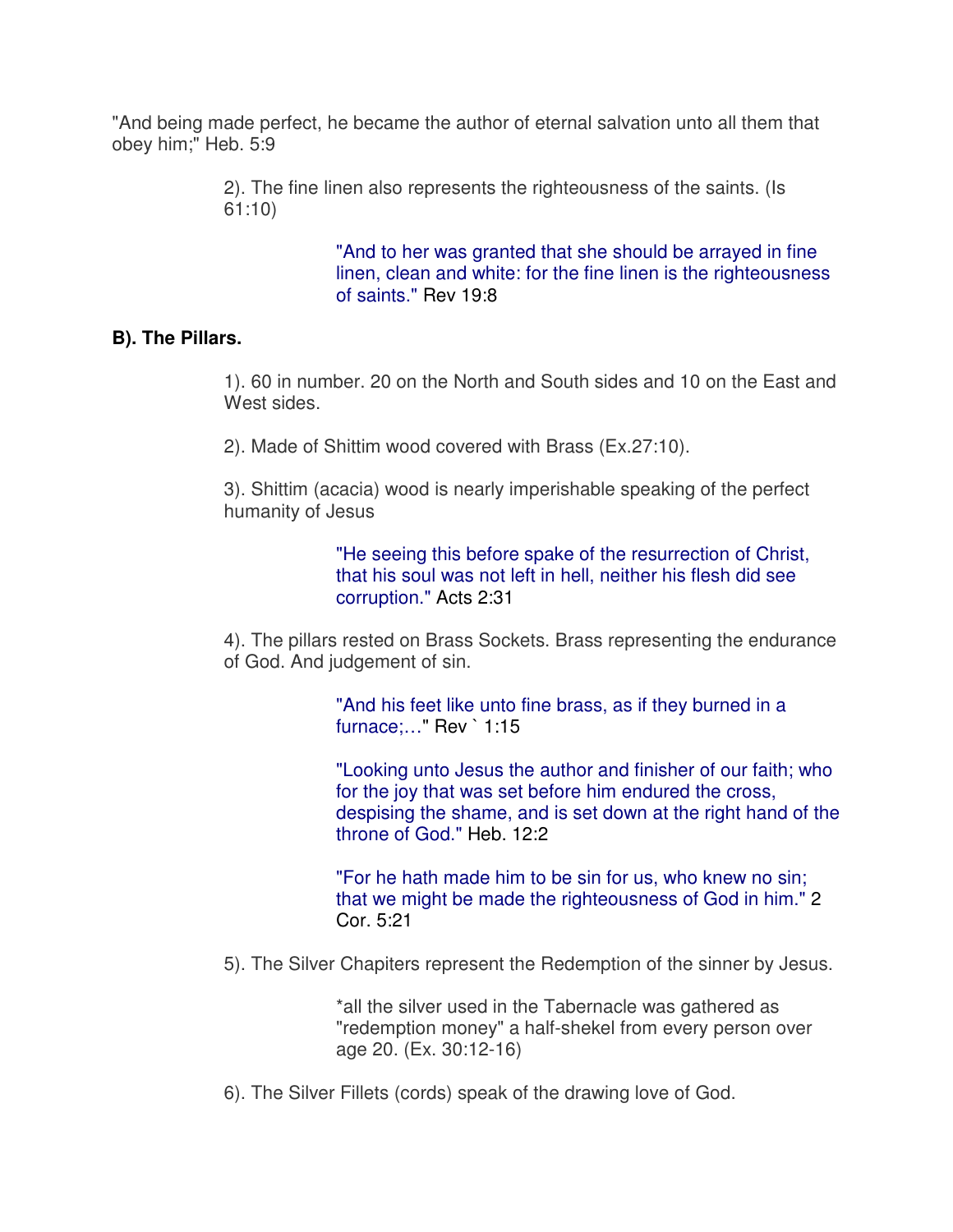"I drew them with cords of a man, with bands of love:…" Hosea 11:4

## *III). The Gate.*

…there was only one opening in the fence which was the gate. There are three total openings in the various sections of the Tabernacle (the gate, the door and the veil). Each of these three are equal in size (100 cubits square) however, the gate is 5x20 cubits whereas the door and the veil are 10x10. The difference is that the entrance to salvation is extra wide for "whosoever will come…" (Rev. 22:17).

#### **A). Description of the Gate. Ex. 38:18**

1). 20 cubits wide, 5 cubits tall, supported on 4 pillars. Made of fine twined linen embroidered with blue, purple and scarlet.

2). Symbolism of the embroidery:

**Blue**: heavenly origin, nature **John**: Son of God

**Purple**: royalty **Matthew**: King of Jews

**Scarle**t: sacrifice, death **Mark**: Suffering Servant

**Linen**: righteousness **Luke**: perfect Son of Man

3). There were 4 pillars like the number of the world (North, East, West, South), but there were only three entrances between the pillars: (The Way, The Truth and the Life- Jn 14:6).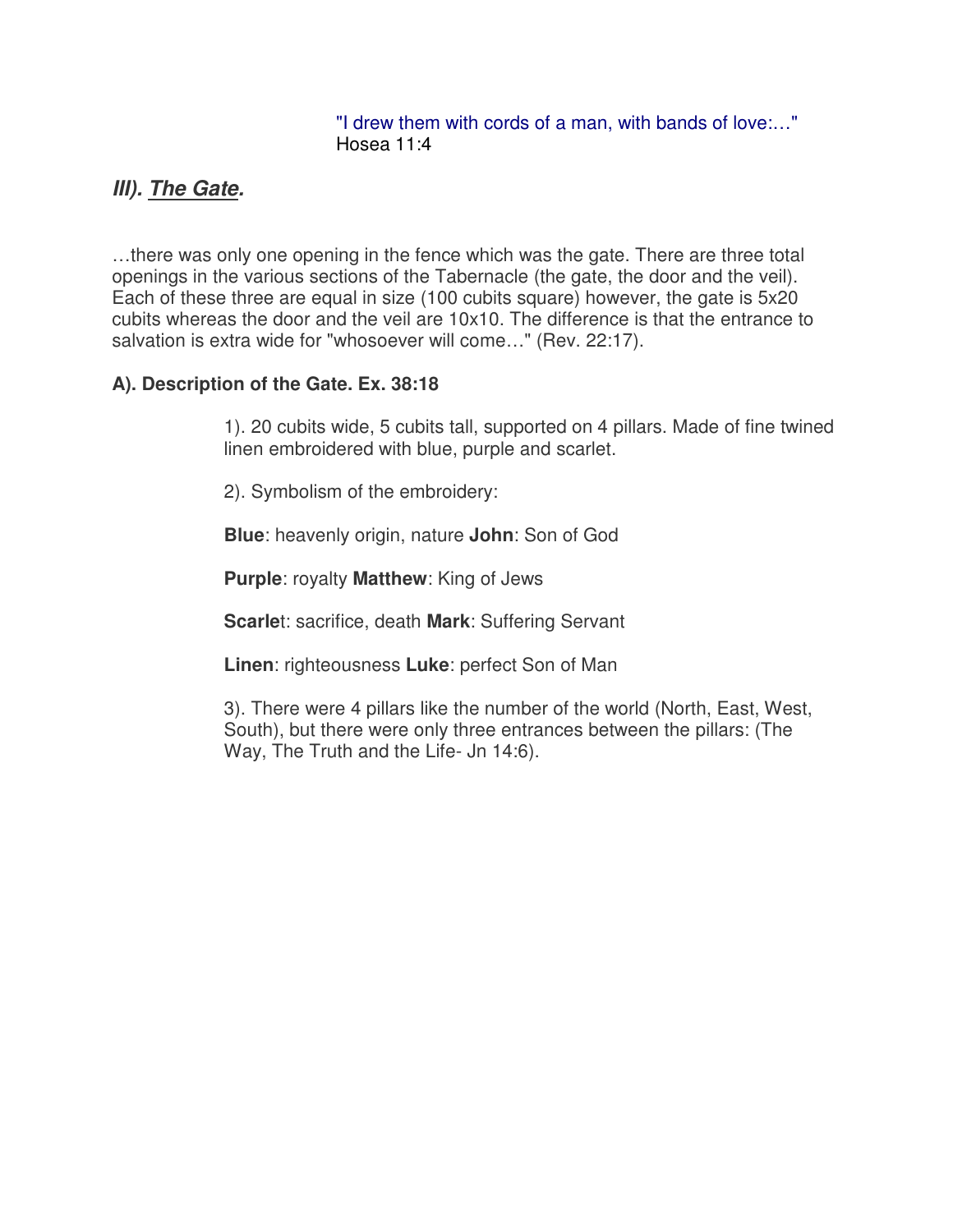## **THE BRASEN ALTER AND THE LAVER**

#### **Exodus 27:1-8; 30:17-21**

The brasen altar and the laver are the  $1<sup>st</sup>$  of 7 pieces of furniture in the Tabernacle. These 2 pieces are found in the court area whereas the other 5 are in the Tabernacle proper (the holy place and the holy of holies).

#### *The 7 pieces of furniture show the 7 steps of victory in the Christian' life through Jesus Christ:*

- 1). The Brasen Altar- a picture of the cross (salvation)
- 2). The Laver- cleansing of sin, confession & forgiveness (separation)
- 3). The Table of Shewbread- a place of fellowship & feeding (Bible reading)
- 4). The Candlestick- testimony of believer and illumination of the Holy Spirit (Testimony)
- 5). The Altar of Incense- prayer and worship
- 6). The Ark- full surrender of the believer (covenant)
- 7). The Mercy Seat- complete victory, rest and peace from God.

# *I). The Brasen Altar: The shadow of the cross.* (Ex. 27:1-8)

"…and without shedding of blood is no remission." Heb. 9:22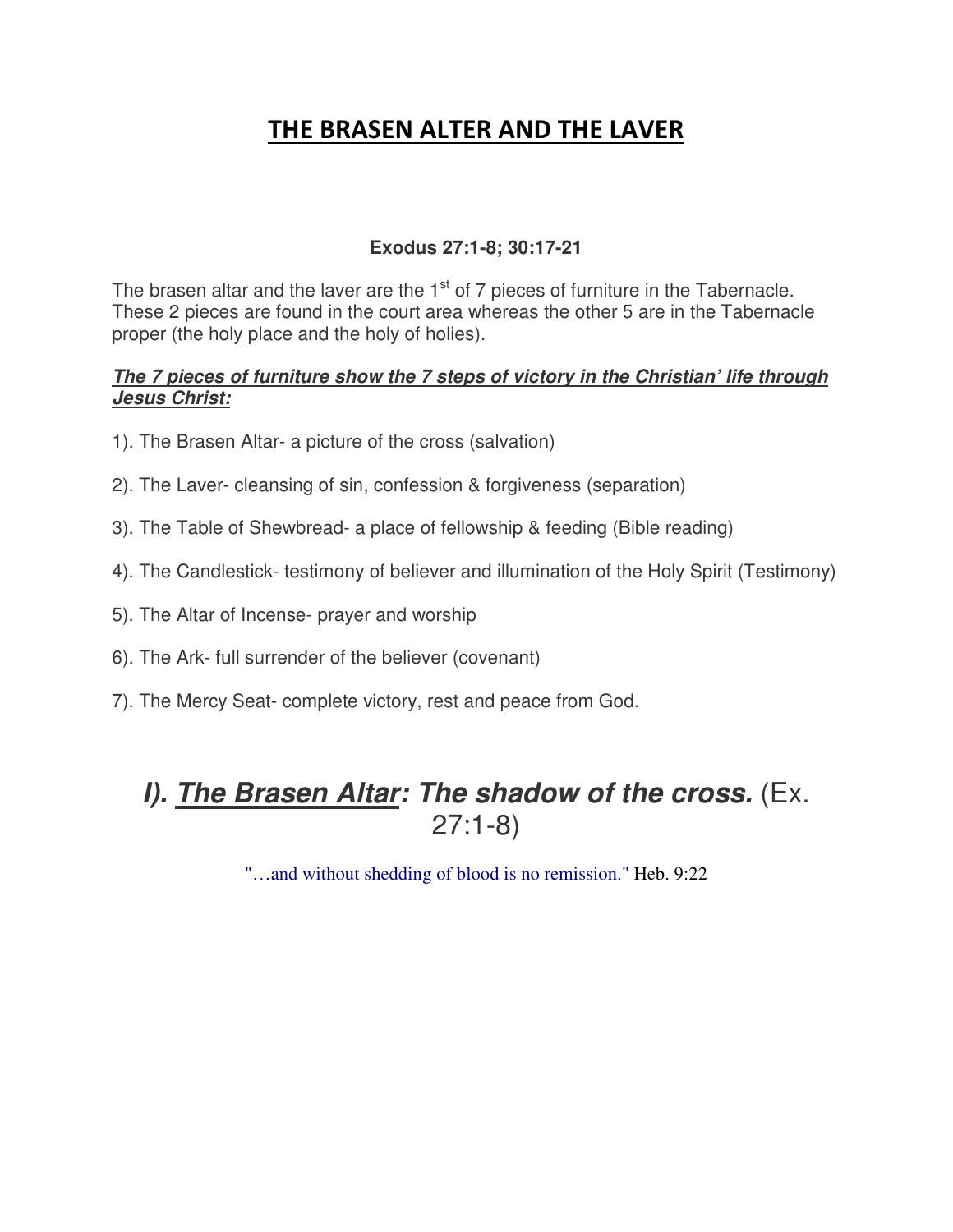

"No blood, no altar now, The sacrifice is o'er; No flame, no smoke, ascends on high; The Lamb is slain no more! But richer blood has flowed from nobler veins, To purge the soul from guilt, and cleanse the reddest stains."

(Poem and picture by Geo C. Needham, 1879)

\*Altar means to raise or lift up or a place of sacrifice. The cross was a "lifted up altar" (Jn 3:14; 12:32). It was also a place of sacrifice (Heb 9:26; 10:4-12).

## **A). The Materials:**

1). Shittim wood overlain with brass.

Shittim wood represents the incorruptible humanity of Jesus Christ.

Brass represents the strength of Christ and his deity that could withstand the judgment of God on sin.

## **B). The Size and Design:**

1). 5 by 5 by 3 cubits (7½'x7½'x4½'). It was the largest piece in the tabernacle. All of the other items could be placed in this altar representing the fact that all future blessings of the believer are within the fold of Calvary.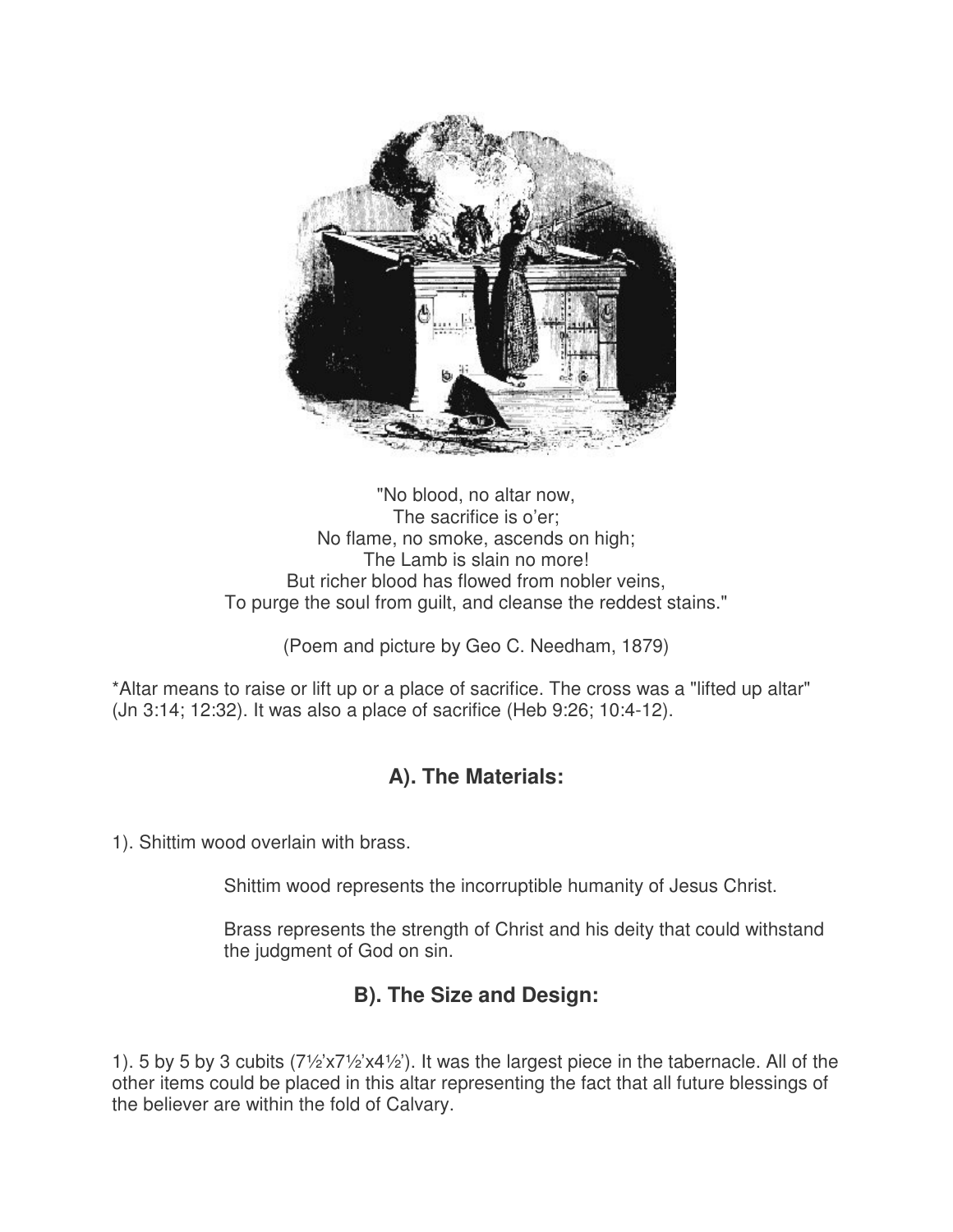2). It was 5 cubits square. 5 being the number of death

 \*It was foursquare. It was equal on all sides. The salvation of God is equal on all sides for all people!

\*It was 3 cubits high. God raised Jesus after 3 days.

3). It had 4 horns on the 4 corners.

 \*Salvation is open to the 4 corners of the earth (to the Jew first and also to the Greek… Rom 1:16).

 \*The sacrifices were bound to the horns (Ps. 118:27) but Jesus was only bound by His own will (Jn10:18). However we must daily bind our flesh (Rom 12:1-2).

### **C). The 5's of the Altar: Exodus 27:3**

#### *5 Utensils:*

1). Pans: used to carry the ashes away (Lev. 6:10-11)

2). Shovels: used to remove the ashes or coals.

3). Basins: used to hold the blood, sometimes taken into the holy place (atonement) other times poured at the foot of the altar.

4). Fleshhooks: used to arrange the sacrifice on the altar

5). Firepans: (censers) used to carry the coals or fire.

#### **5 Animals for sacrifice:**

Lamb, Bullock, Goat, Heifer, Turtledove.

#### **5 Offerings:**

Burnt, Meat (or meal), Peace (or wave), Sin, Trespass

### **D). Other Details:**

1). The **ashes** were taken to a clean place (Lev. 6:10-11)

This depositing of the ashes speaks of the body of Christ which was sacrificed for our sin and carried to a new tomb (Mt 27:60)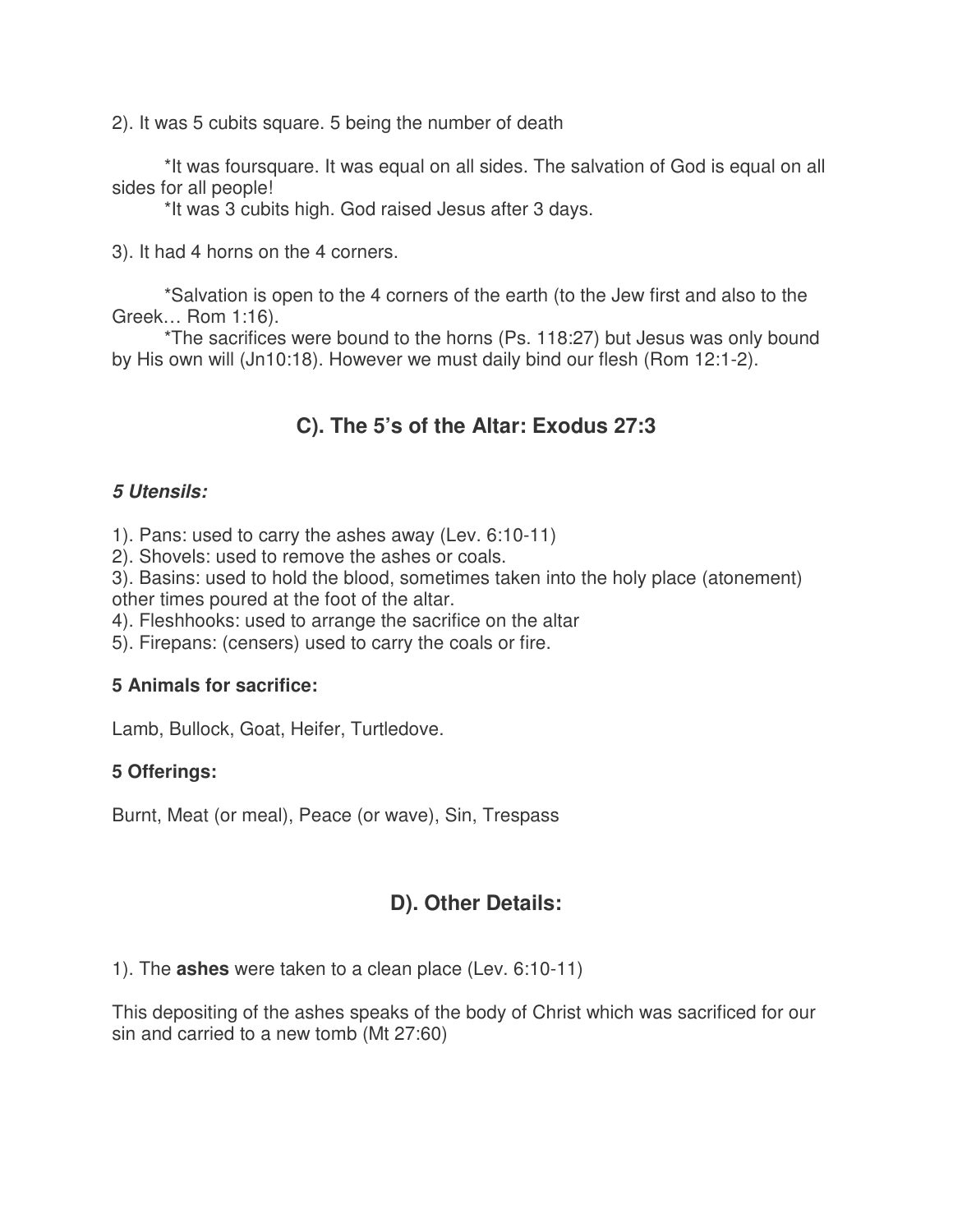2). The Altar had **rings** and two **staves** with which it was to be carried as they moved. The altar representing Calvary must be carried (the gospel) by two staves which are :Jesus' death and resurrection. Without both it cannot be carried!

3). The **fire** on this altar was "ever burning" (Lev. 6:12-13). The salvation made possible at Calvary is ever standing ready and waiting for those who would come to it's fire for forgiveness and atonement.

4). The **fire** was kindled by God! (Lev. 9:24). Salvation is kindled by God and nothing can be added to it. Remember Nadab and Abihu who offered "strange fire" (Lev 10:1-2).

5). The **grate** on which the sacrifices were burned was half way down in the altar at the same height as the mercy seat in the holy of holies. This speaks of the equality of Jesus' sacrifice and the mercy of God.

## *II). The Laver: Sanctification of the Believer.* Ex 30:17- 21



"The Laver stands. If earth-defiled, Go, wash thy hands, thy feet; And simply as a pardoned child, Approach the mercy-seat; Within the veil thy censer bring, And burn sweet incense to the King."

**A). Material:**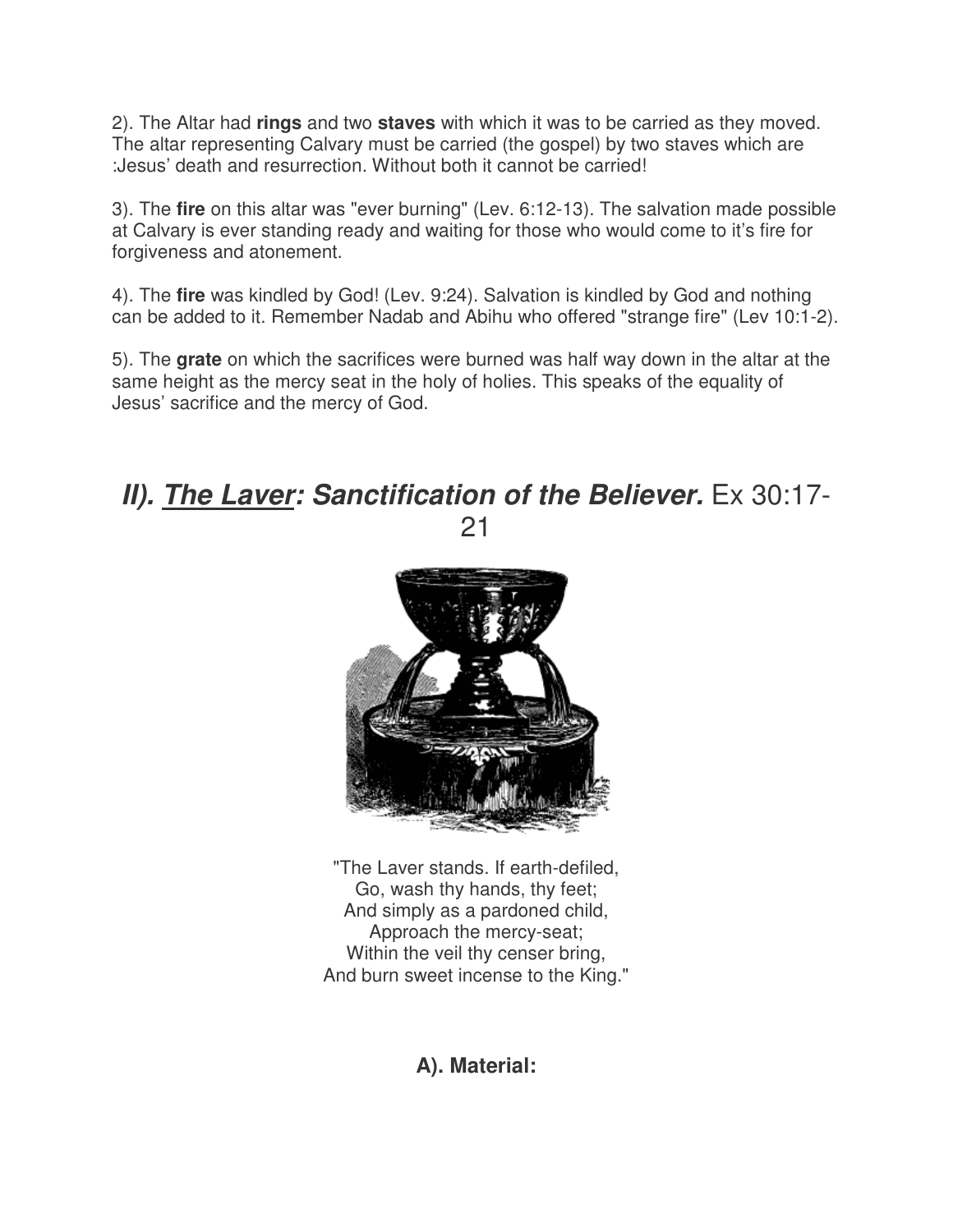1) The Laver was solid brass. It was made from the "looking glasses" (mirrors) of the women who gave (Ex 38:8). These mirrors suggest pride or vain glory which was set aside for the sake of cleanliness before God! (That's true sanctification).

2). It held water for washing. Scripture teaches that the Word of God is our looking glass (James 1:23-25).

\*It was this water that was used to wash off the dirt and dust of the floor in the tabernacle. We need the water of the Word to wash us from the defilement of our world. (John 15:3; 17:17; Eph. 5:26; Ps 119:9).

#### **B). Size and Design:**

1). Interestingly enough, these are not specified. At specific as God was about all the other items of the tabernacle the Laver is not specified as to the size or shape. This alone suggests the Word of God in our own life. It is there for us to use as much as we will. It is limitless as to it's application and the form it can take in our life if we will only use it!

## **C). The Position of the Laver:**

1). It stood between the Altar and the Tabernacle (holy place).

2) This position suggests that cleansing follows the cross and not before. Holy/Holiness is found 84 times in the book of Leviticus. (Rom 12;1-2)

"The like figure whereunto even baptism doth also now save us (not the putting away of the filth of the flesh, but the answer of a good conscience toward God,) by the resurrection of Jesus Christ:" 1 Peter 3:21

3). At the Altar man was justified from sin's penalty, at the Laver man found cleansing from the daily walk on the earth (the tabernacle had no floor). The priests had to constantly wash as we must constantly wash with the water of the Word to keep from being defiled by the world that we must walk in.

"Wherewithal shall a young man cleanse his way? by taking heed thereto according to thy word." Psalm 119:9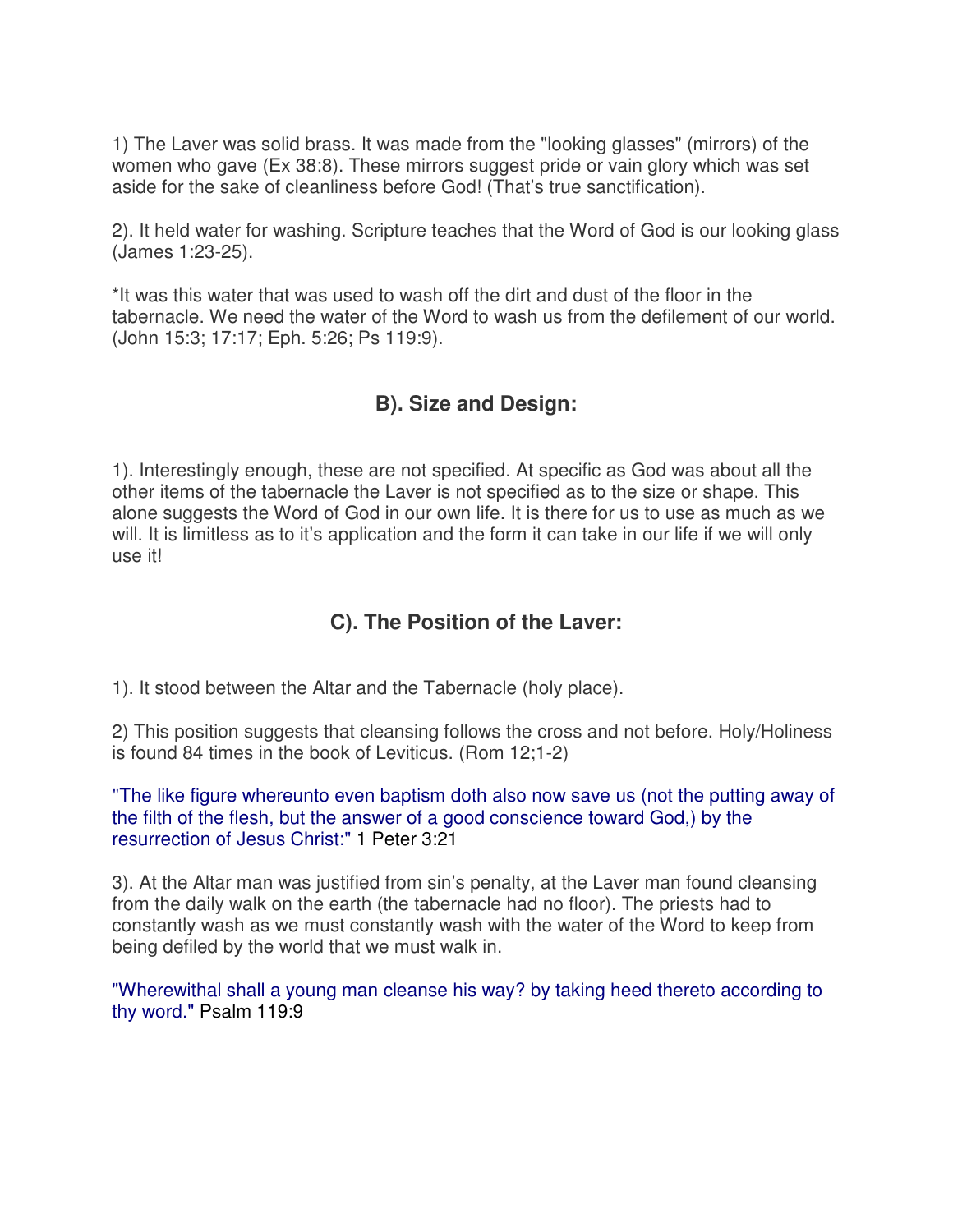## **THE FENCE AND THE OUTER COURT**

# **Exodus 25, 30, 37**



Having passed by the Brasen altar for salvation and the laver for forgiveness (daily cleansing) the Priest was now prepared to enter into the Holy Place where God dwelt.

It is in this Holy Place that the Priest could meet God and commune with Him.

For the believer, one who has passed by the Brasen altar and the laver, there is reserved precious privileges that only the Priests could have:

> "But ye are a chosen generation, a royal priesthood, an holy nation, a peculiar people; that ye should shew forth the praises of him who hath called you out of darkness into his marvellous light:" 1 Peter 2:9

It is in this Holy Place that was found three pieces of furniture that have wonderful meaning and symbols in the Christian's life.

# *I). The Table of Shewbread. Ex. 37:10-16, 25:23-30*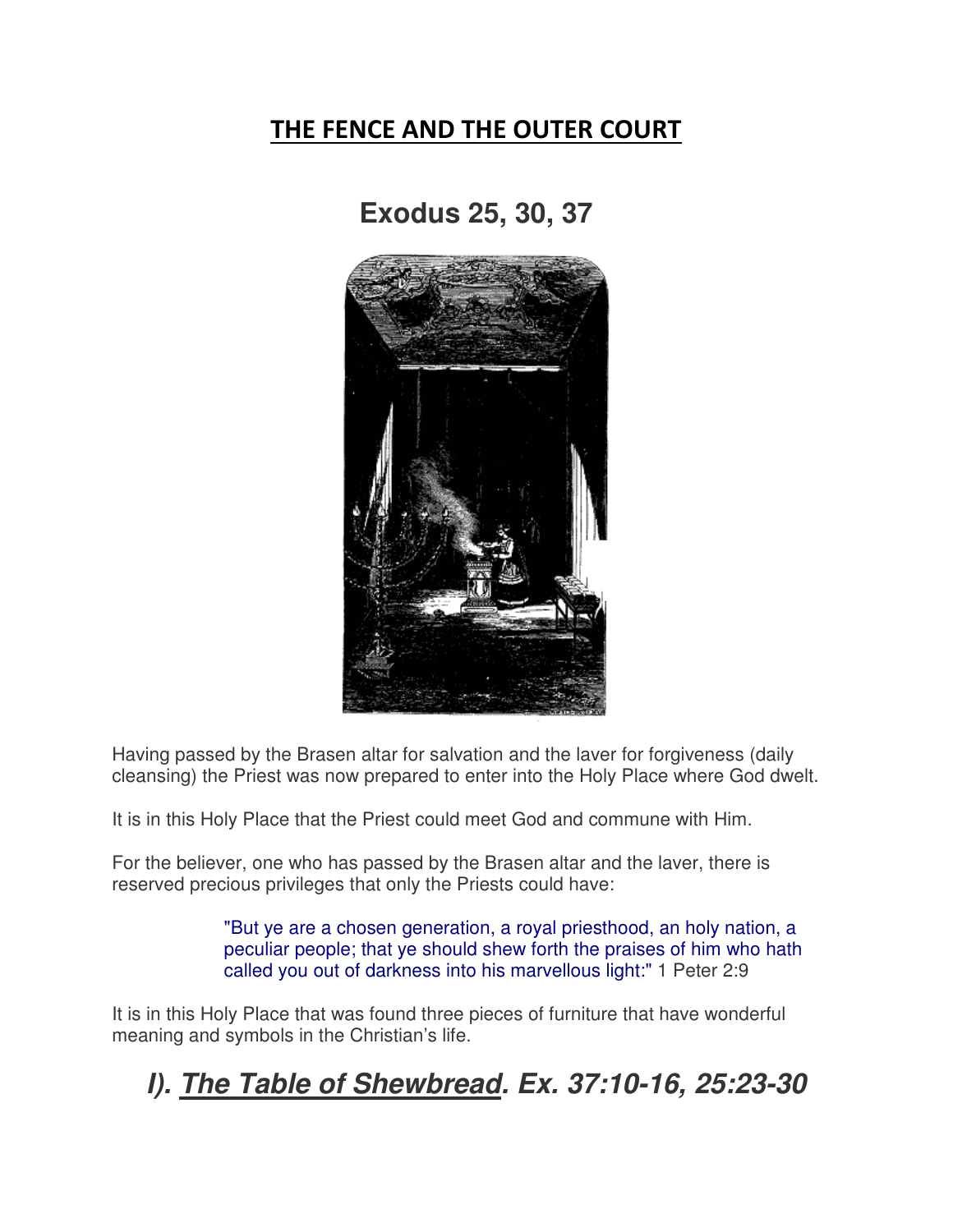

**A place of fellowship and feeding that comes through Christ.**

**A). Materials & Size:**

1). Shittim wood covered with Gold (humanity & deity). Ex 25:23-24

2). 2x1x1½ cubits (3'x1½'x2¼'tall) Ex 37:10

## **B). Description:**

1). The Border with 2 Crowns. This table had a ledge (border) with an inner and outer crown.

2). These crowns speak of the crowns of Jesus. He was once crowned with a crown of thorns, but will one day receive His crown: King of kings and Lord of lords.

3). This Border was intended to keep the shewbread on the table just as the saved are kept by the power of God safe in the hand of Jesus. (1 Pe 1:5, Jn 10:28-29).

\*there is safety in fellowship with God!

4). This table had 4 rings of gold and staves for carrying it. We have the Word of God which must be carried to the 4 corners of the earth!

## **C). The Shewbread:**

"And Jesus said unto them, *I am the bread of life*: he that cometh to me shall never hunger; and he that believeth on me shall never thirst." John 6:35

1). It is at the fellowship table that we commune with God through His Word. We need more than physical food as Jesus said in Matt 4:4: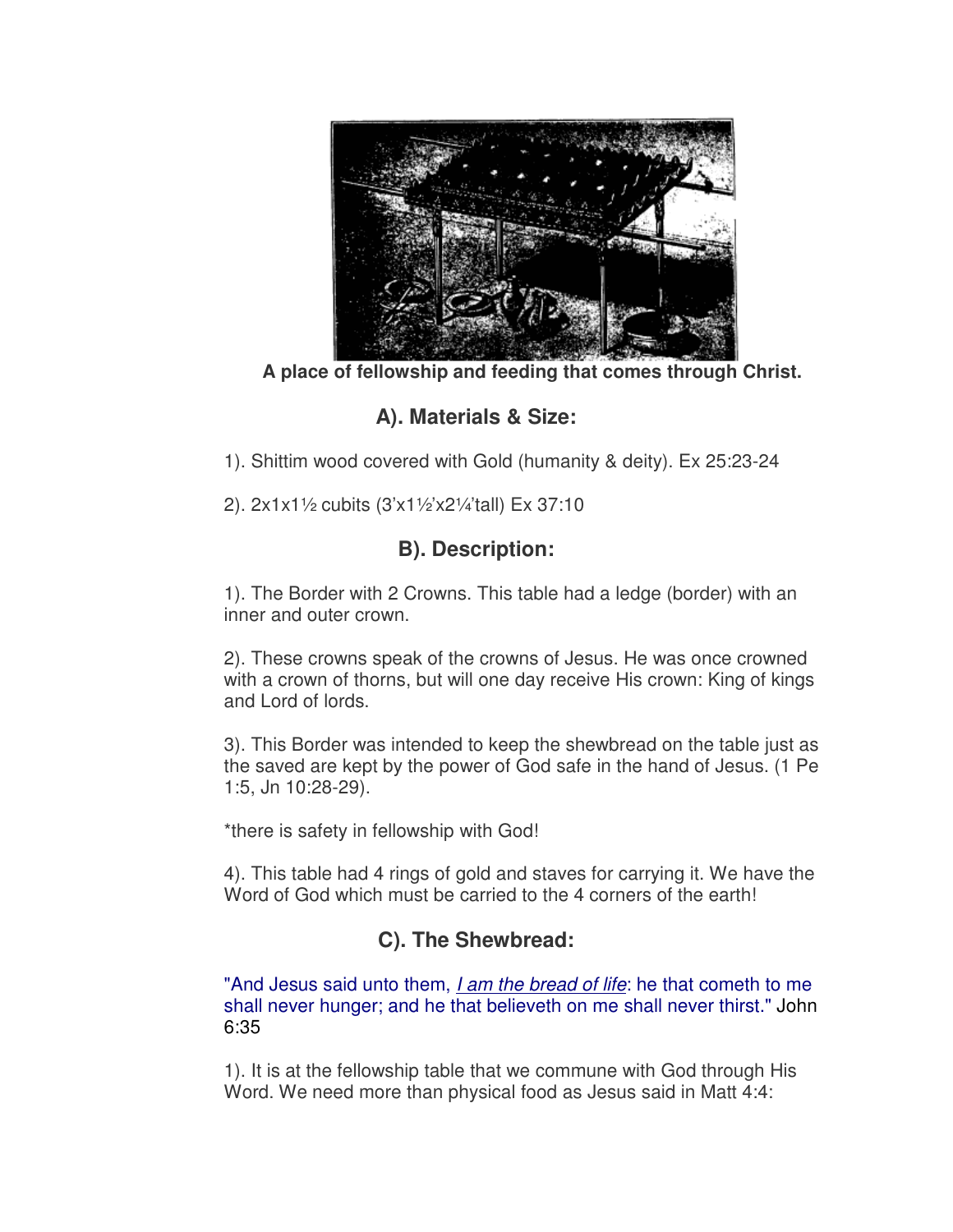#### "Man shall not live by bread alone, but by every word that proceedeth out of the mouth of God."

2). Notice there were no chairs at this table. The priest had to eat standing or kneeling (due to size). This has 2 significance's: 1). We should meet before God on our knees. 2). As we are fed we cannot sit back and enjoy the "good life" there is work to do. We are sustained for service!

# *II). The Golden Candlestick. Ex. 25:31-36; 36:17-24*



A symbol of Testimony. Testimony of the Holy Spirit in the believer's life, of Jesus Christ the light and the believer who bears that light.

### **A). Materials and Size:**

1). Pure Solid Gold beaten into shape which speaks of the beaten and bruised Savior (Isa. 53:5,10).

2). It used pure beaten Olive Oil which speaks of the beaten Holy Spirit who is sometimes used and abused in our lives (Eph 4:30).

3). This was one of the more elaborate items in the Tabernacle. It had a center shaft with 3 branches on each side, making 7 lamps. Christ is the center (Jn 15:5) and we are the branches (Mt. 5:14).

4). It was decorated with bowls, knops and flowers. The branches differed from the main shaft. The branches had 3 bowls, 1 knop, & 1 flower each, but the main shaft had 4 of each and a knop under each branch. We are to be like Christ, yet He is altogether grander!

5). The illustration of the almond bowls etc. It has been said that the Hebrew word almond means wakeful or hastener because the almond tree is the first to awaken after the winter in early January. This also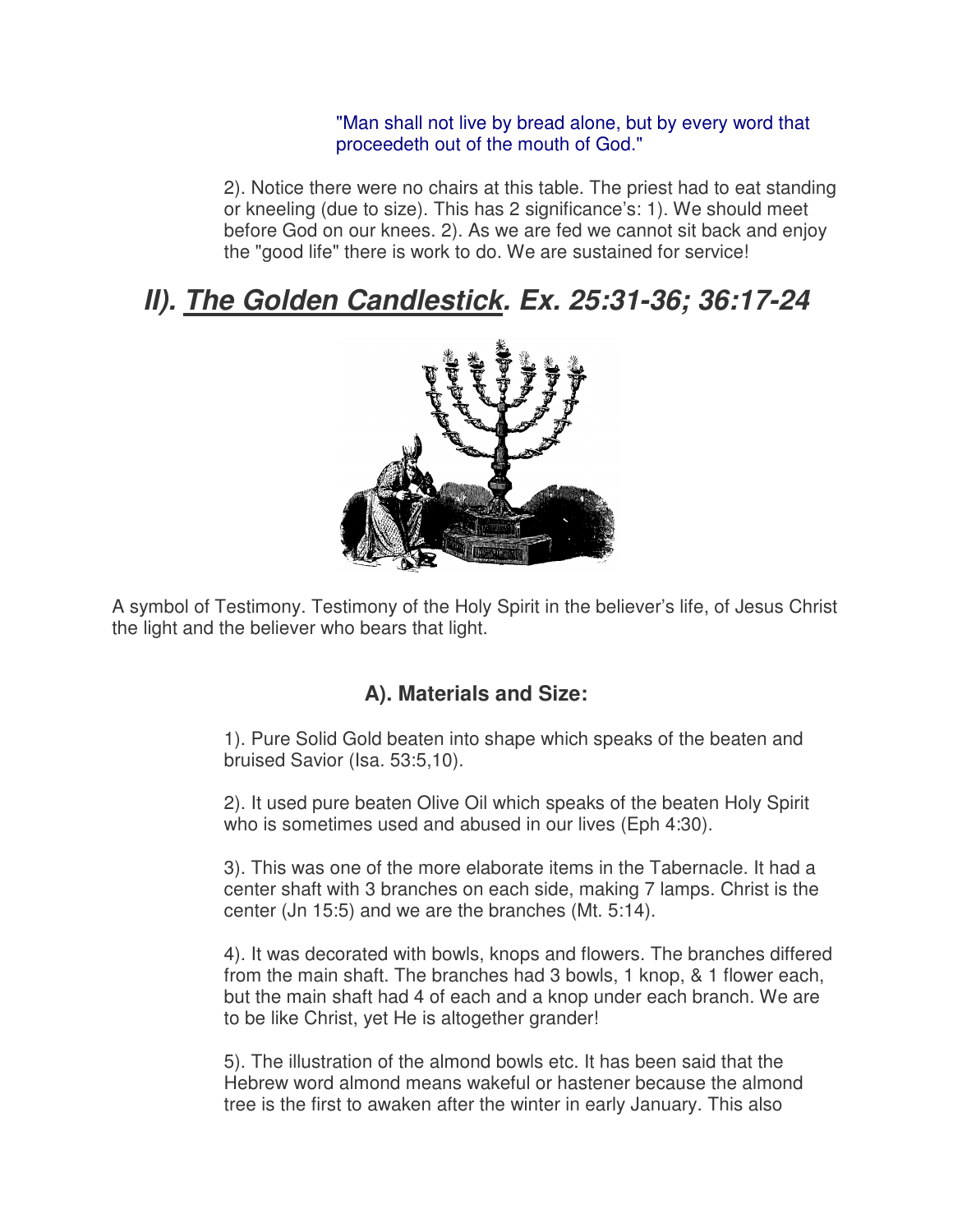speaks of Christ who is "risen from the dead, and become the firstfruits of them that slept." (1 Cor 15:20)

\*the bowls (buds), flowers & the knops (almond) speak of the order of the risen Savior. After resurrection there was early evidence (bud) that He was risen (Mt 28:2), there was confirmation (flower- Jn 20:12) and there was many infallible proofs of resurrection (almond- Acts 1:3, 1Cor 15:1-8).

### **B). Symbol of the Holy Spirit, Jesus and our Testimony:**

1). The Holy Spirit is the oil which is used in anointing and is burned for light.

a). the word "Christ" means anointed. The scriptures tell that Jesus was anointed by the Holy Spirit. (Isa. 61:1; Acts 10:38; Lu. 4:16-22)

b). the Holy Spirit is the light that teaches us and brings things to our remembrance. (Jn 14:26; 1 Jn2:27)

2). Jesus said "I am the light of the world" (Jn 9:5). In New Jerusalem Jesus will be the light (Rev. 21:23).

a). In Rev. 1:12,13,20 there are 7 golden candlesticks and the middle is Christ (the Son of man). These seven candlesticks are churches (ages) and Christ is what gives them union.

b). Notice that in the Holy Place there is no light except from this candlestick! In our life there should be no light but God's light. We must force out the influence of the world or false light (Satan in transformed into an "angel of light" 2Cor.11:14).

3). The Testimony of the believer is a light in the world (Mt 5:13-16). Just as the shaft of the candlestick is different we will never be as bright as the Son, but the "church" is likened to the moon which reflects the light of the sun at night.

"That ye may be blameless and harmless, the sons of God, without rebuke, in the midst of a crooked and perverse nation, among whom ye shine as lights in the world;" Phil 2:15

# *III). The Altar of Incense. Ex. 30:1-11; 36:25-28*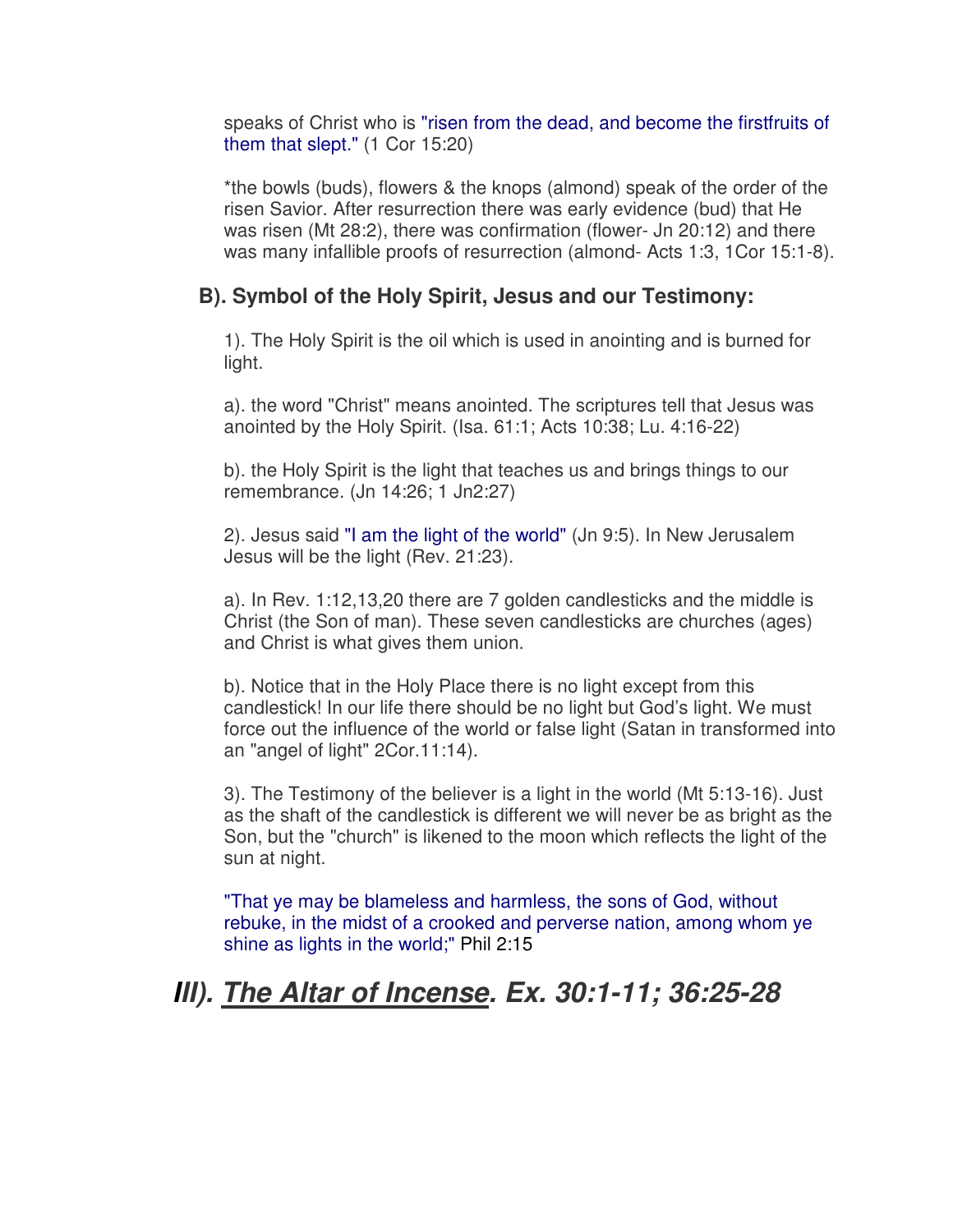

This altar is the place where man

speaks to God, whereas the table of shewbread is where God speaks to man and nourishes him. However, this altar is consecrated with blood and the incense is offered from a blood sprinkled basin suggesting that prayer is closely linked to the shed blood of Jesus.

## **A). Materials and Size:**

 1). Shittim wood overlain with Gold. (Christ makes intercession in Heaven for believers on Earth) Heb7:25

- 2). 2x1x1 cubits (3'x1½'x1½')
- 3). Horns represent power- there is power in prayer!

4). 4 rings and 2 staves for carrying this altar. Prayer can be carried with you wherever you go!

## **B). The Position of Prayer:**

1). The altar stood "before the veil…before the mercy seat…where I will meet with thee" (Ex 30:6)

2). God has given us the gift of prayer that we might "come boldly unto the throne of grace, that we may obtain mercy, and find grace to help in time of need." (Heb 4:16).

3). This altar was the closest item and the closest place to the Holy of Holies. It is when we stand before God in prayer that we enter the throne and are closest to God!

### **C). The Incense: Ex 30:34-38**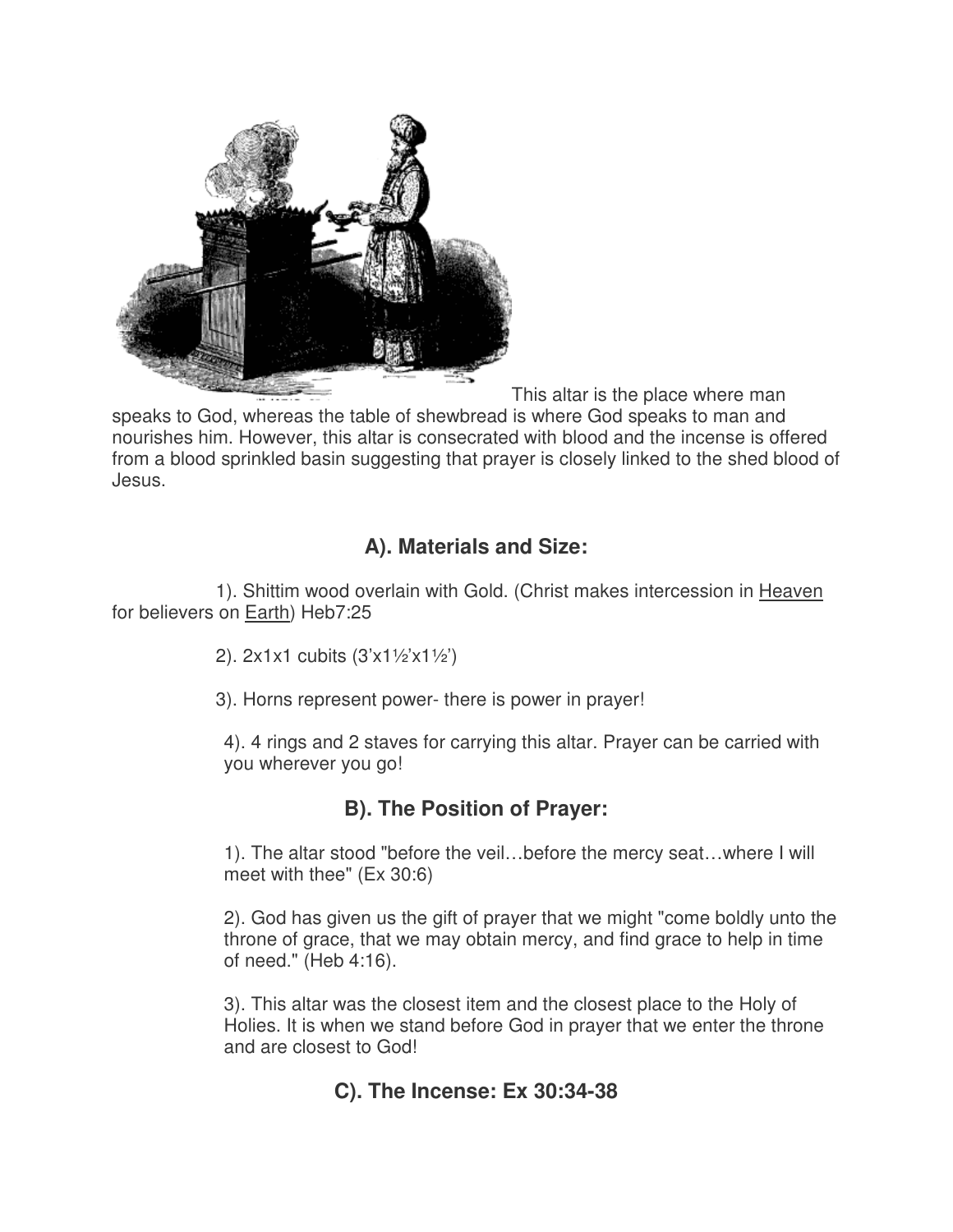1). 4 ingredients: *Stacte*- natural gum of myrrh tree found by cutting the tree. *Onycha*- perfume from shell-fish. *Galbanum*- resinous, yellow-brown incense of unknown origin. *Frankincense*- resin of the Boswellia tree growing in India & Arabia. Smells like balsa and burns white.

2). For the believer we are told that our prayers are kept like incense before God (Ps 141:1,2; Lu 1:10; Rev 5:8, 8:3,4).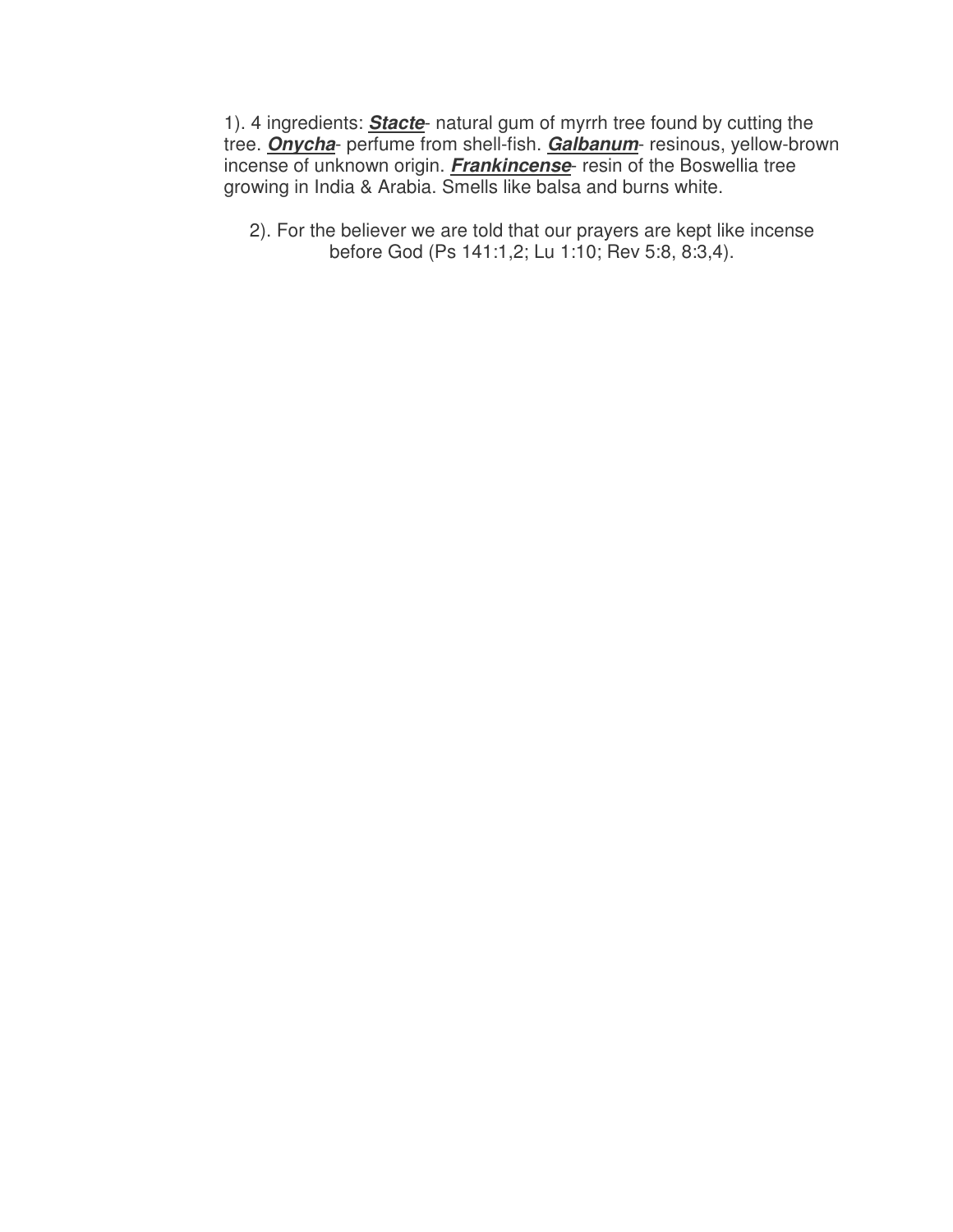## **THE ARK AND THE MERCY SEAT**

Here is the last piece of furniture found in the Tabernacle, but the ark is the most important and valuable of all the items studied thus far. This ark fully represents the salvation of Jesus Christ given to mankind by grace (mercy).

Here we see Jesus "In whom are hid all the treasures of wisdom and knowledge." Col 2:3

# **I). The Ark: Exodus 25:10-22; 37:1-9**

### **A). 3 Arks in the Bible**

\*Ark defined: from Latin- arcere, meaning to hold off, defend. Something that affords protection and safety.

- 1). Noah's Ark Gen 6:13,14
- 2). Moses' Ark Exodus 2:3
- 3). The Ark of the Covenant Exodus 25:10

#### **B). Size and Description: Exodus 25:10-16**

1). Made of Shittim wood overlain with gold. As studied before the imperishable shittim wood representing the perfect humanity of Jesus and the gold representing the Deity of Jesus.

2). The dimentions are 2½ cubits long x 1½ cu. wide x 1½ cu tall.  $(3\frac{3}{4}x^{2}/\frac{4}{4}x^{2})$ 

3). The ark had a crown of gold around the top edge which speaks of our Saviour "crowned with glory and honour" (Hebrews 2:9). A crown is a symbol of sovereignty and power.

4). The ark had 4 rings of gold with which 2 gold covered staves of shittim wood were used to carry the ark. The priests were to carry the ark with these staves.

### **C). The contents of the ark (Ex. 25:16; Hebrews 9:4)**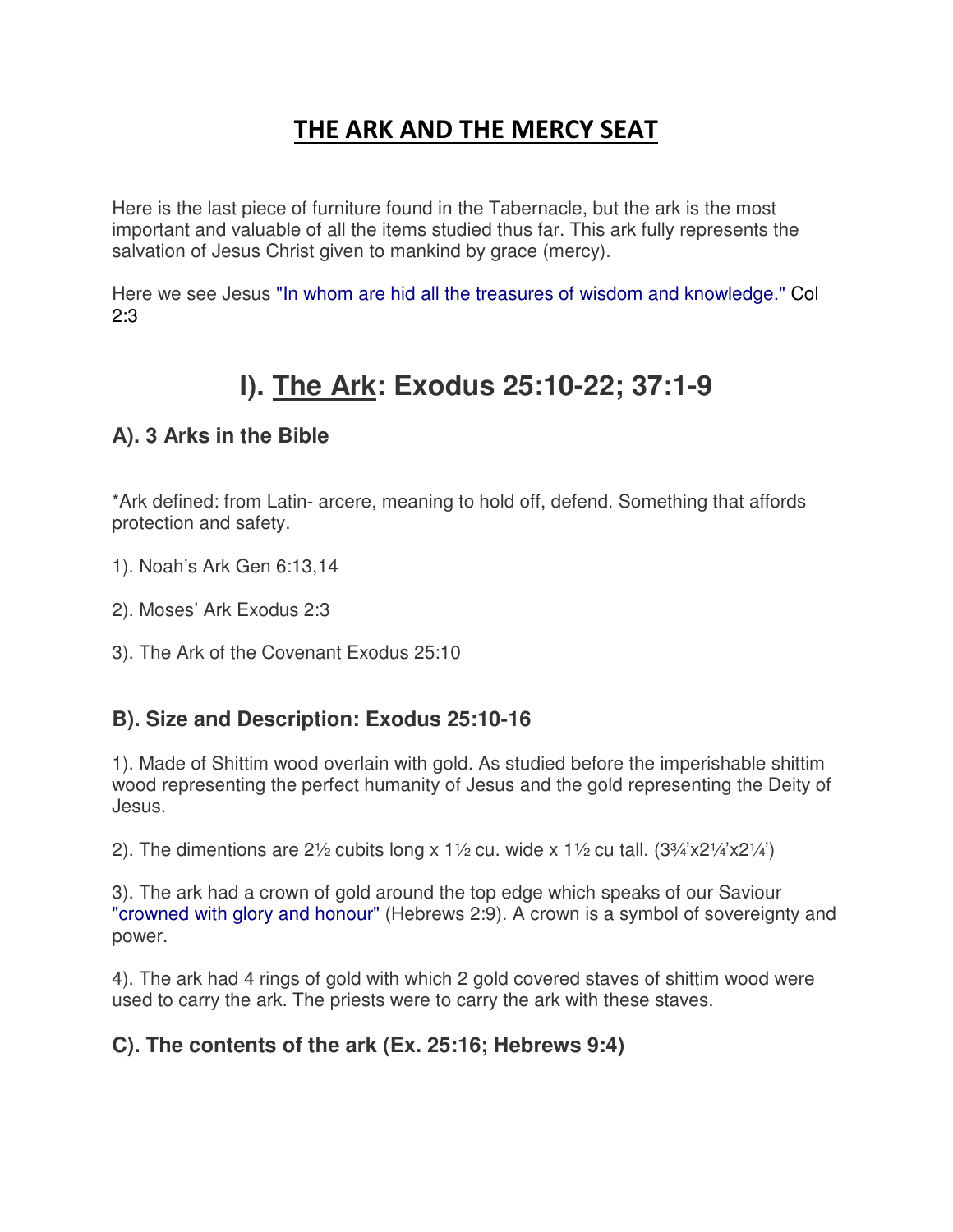- 1). The 2 tables of stone (the law) Exodus 20:1-17.
- 2). A golden pot of manna Ex. 16:11-33, Num 11:1-9
- 3). Aaron's rod that budded. Num 16-17:13.

#### **D). The meaning of the contents**

1). The law was placed in the ark which symbolizes Jesus Christ who was the only man who could keep the law without breaking it.

\*However, in the New Testament God said: "I will put my laws into their mind, and write them in their hearts:" Heb 8:10. We are supposed to keep God's word close to our heart (Ps. 1:1-3; 119:11)

2). The golden pot of manna. Manna in Hebrew means: "what is it?". To the unsaved world looking at Christianity from without says: "what is it?", but to the believer we know Jesus as "the bread of life" (Jn 6:48-51). A golden pot speaks of deity and our bread or provision comes from God. As the Lord's Prayer says: "Give us this day our daily bread." Matt 6:11.

\*The Israelites learned a lesson in trusting God in that the manna was to be gathered daily and would not last until the next day except for the  $7<sup>th</sup>$ day. (Ex. 16:22-30)

\*Daily we must meet with Jesus. He cannot be stored up.

3). Aaron's rod. Korah, Dathan & Abiram led a revolt with 250 men against Moses & Aaron saying that Moses had usurped authority in making Aaron (his brother) the High Priest. (Ex 16). After these died by God's wrath, God instructed the princes to choose a rod for each of the 12 tribes and put them in the tabernacle and God would cause one to blossom whom He had chosen to be the High Priest.

> "…the rod of Aaron for the house of Levi was budded, and brought forth buds, and bloomed blossoms, and yielded almonds." Num. 17:8

\*remember the almond is the "hastener" the first to bloom just as Jesus was the first to rise from the dead (like on the lampstand).

"But now is Christ risen from the dead, and become the firstfruits of them that slept." 1 Cor 15:20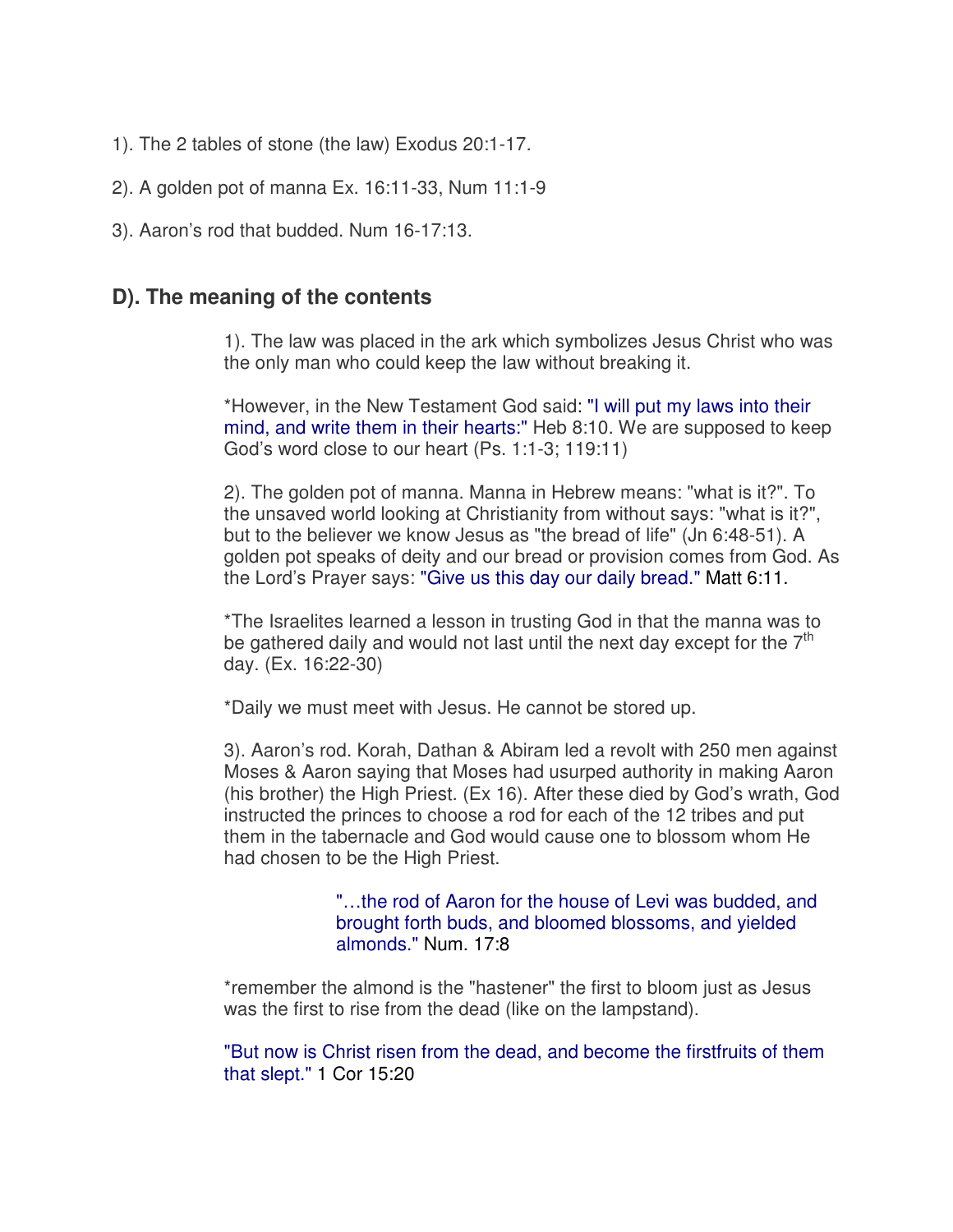# **II). The Mercy Seat. Exodus 25:17-22**

#### **A). Size and Materials:**

1). It was solid gold with 2 cherubims facing toward each other looking down with their wings overspread touching in the center.

2). It was the same size as the top of the ark fitting like a cover.

3). The cherubims were faced together, but looking down on the mercy seat. Cherubims are guardians in the Bible (Gen 3:24). There is power in the blood and so God has it covered and protected by His cherubims.

4). 1 Peter 1:12 says of the salvation of God: "which things the angels desire to look into". The cherubims looked upon the mercy seat which was only offered to men. (2 Peter 2:4, Jude 6, Isa. 14).

#### **B). Use of the Mercy Seat.**

1). It was the place where the Priest placed the blood of the sacrifices for sin once a year on the day of Atonement. (Lev 16).

However, this blood was not good enough (Heb. 10:4) and was only a symbol of the blood shed at Calvary. Jesus after shedding His own blood acted as the High Priest and placed the blood on the mercy seat of God in heaven (Heb 9:11-15, Rev. 11:19).

For this reason, Jesus would not let Mary touch Him in the garden (Jn 20:16-17) as He had not yet placed the blood on the mercy seat.

2). God spoke to Moses from the mercy seat:

"And when Moses was gone into the tabernacle of the congregation to speak with him, then he heard the voice of one speaking unto him from off the mercy seat that was upon the ark of testimony, from between the two cherubims: and he spake unto him." Num 7:89 (see also Ex 25:21-22).

\*In the New Testament we are told that we can "…come boldly unto the throne of grace, that we may obtain mercy, and find grace to help in time of need." Heb 4:16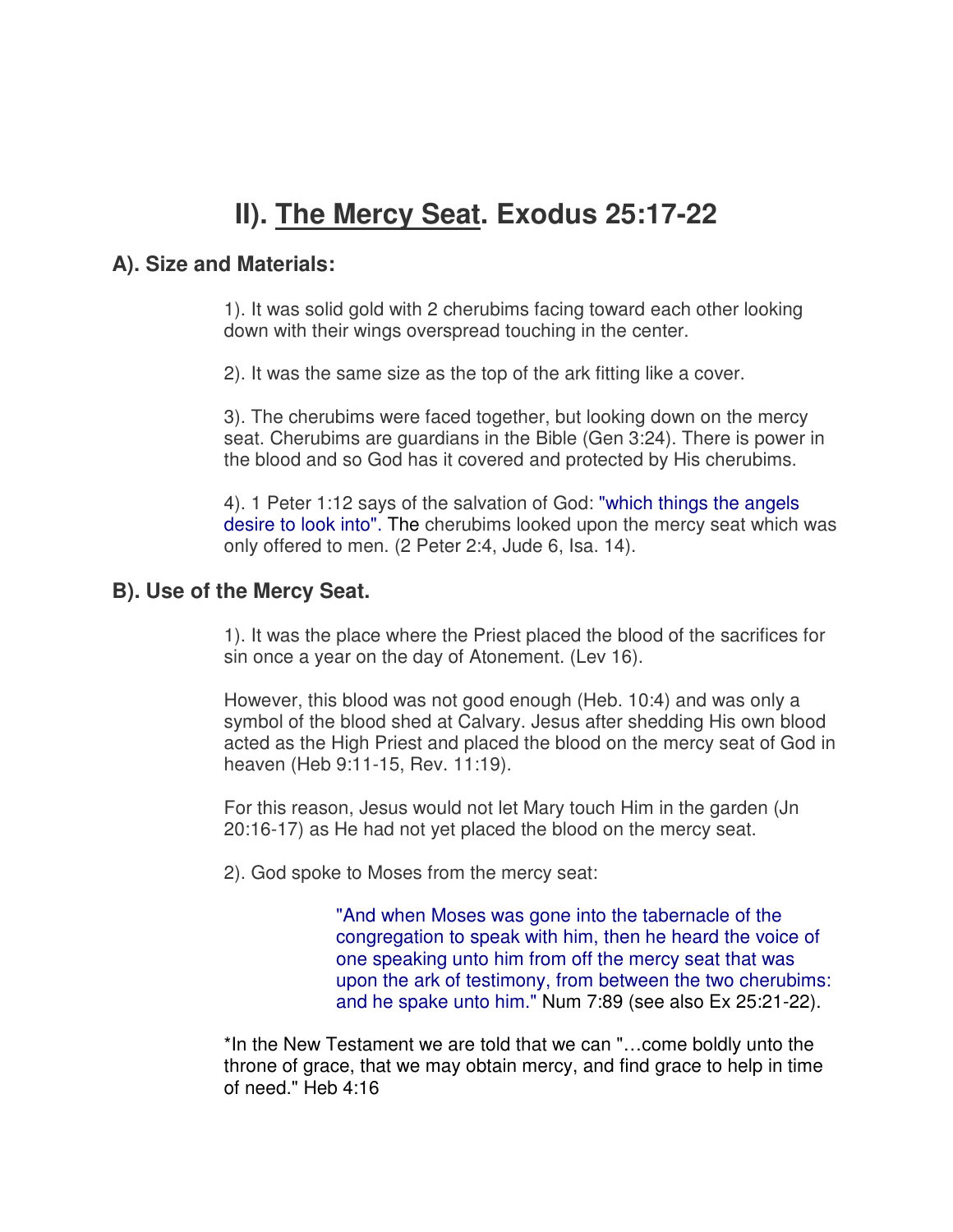# **III). Important Points concerning the Ark.**

#### **A) The ark was a holy and sacred thing and was not to be touched except as prescribed.**

1). The Philistines learned this lesson when they confiscated the ark from Israel and sent it back after only 7 months! (1 Sam 5-6).

2). David learned this lesson when Uzzah died trying to steady the ark from falling from an ox cart. (It was not carried properly). 2 Sam 6

3). The ark was to be carried by the Kohathites and it was to be covered by the veil, the badger skins & then a cloth of blue (Num 3-4:6)

#### **B). Where the ark was carried properly God blessed people working miracles.**

- 1). God parted the Jordan (Josh 3-4)
- 2). Jericho defeated (Josh 6)
- 3). The house of Abinadab blessed (1 Sam 7)
- 4). The house of Obed-Edom (2 Sam 6:12-19).

\*God has offered grace and mercy through His Son Jesus Christ, but one cannot do anyway he pleases and expect that God will continue to bless.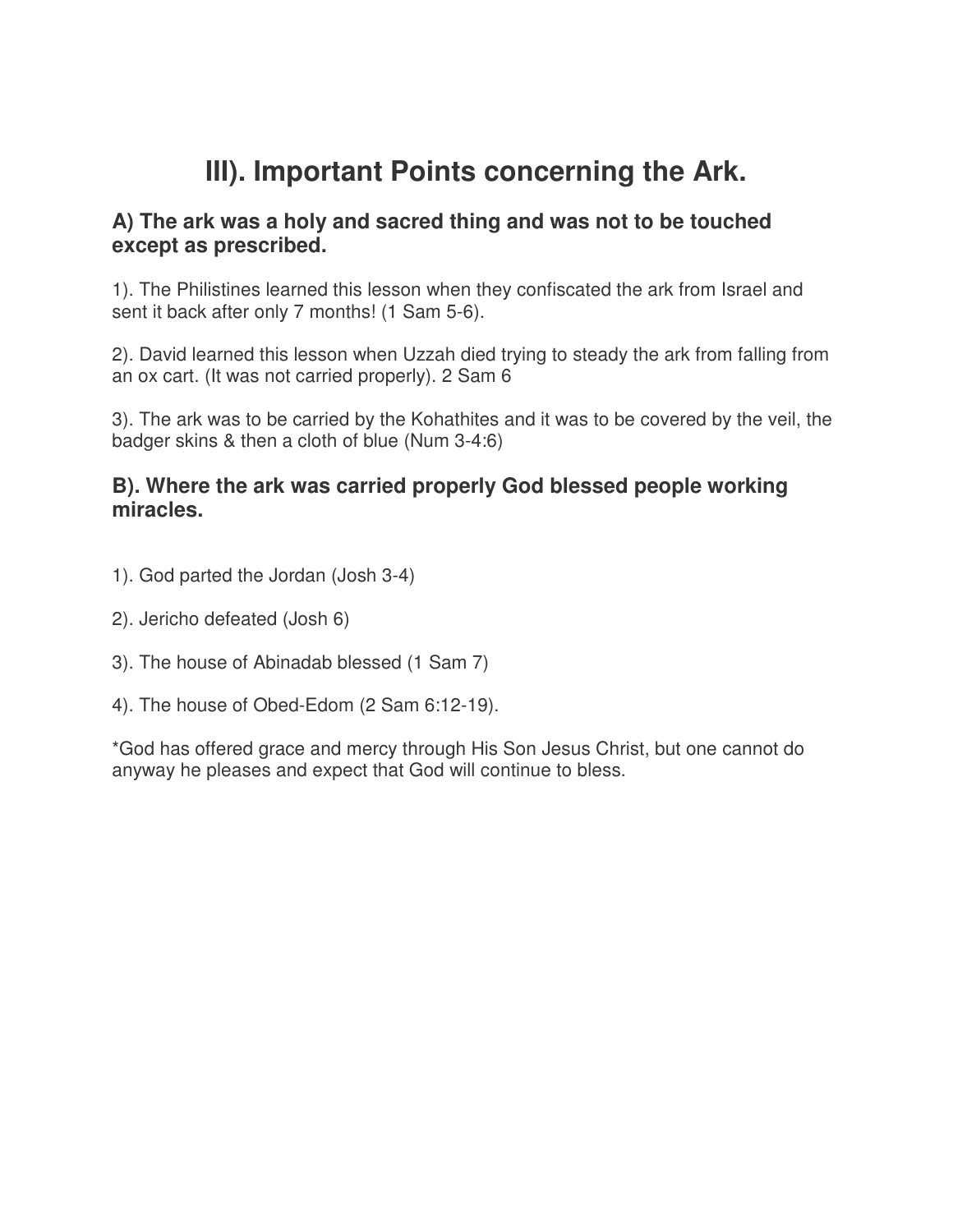## **THE COVERINGS AND THE VEIL**

## **Exodus 26:1-14, 31-33**

# *I). The Veil.*

"Having therefore, brethren, boldness to enter into the holiest by the blood of Jesus, 20 By a new and living way, which he hath consecrated for us, through the veil, that is to say, his flesh;" Heb. 10:19-20

Having moved through the Holy Place and towards the Holy of Holies we are faced with a beautiful veil made of fine twined linen of blue, purple and scarlet. This veil is what separates the priest from the dwelling place of God and the mercy seat atop the ark. This veil clearly speaks of the flesh of Jesus Christ.

#### **A). The Materials: Ex. 26:31-33, 36:35-36**

1). Fine twined linen which has been spoken of before in the fence of the outer court. Fine twined linen represents RIGHTEOUSNESS. This righteousness can only be that of Jesus Christ as our righteousness is "as filthy rags" (Isa. 64:6).

> \*The believer is partaker of this veil because of Jesus' righteousness "…for us also, to whom it shall be imputed, if we believe on him that raised up Jesus our Lord from the dead;" Rom 4:24. (see also Rom 4:6-8,11,22- 25, Ja. 2:23, Rev. 19:8, Isa. 61:10).

2). The colors of the veil also speak of Jesus:

**Blue:** speaks of heavenly origin "…the second man is the Lord from heaven." 1 Cor 15:47

**Purple:** speaks of Jesus' royalty. Jesus was the son of David & crucified as the king of the Jews, but will one day sit on David's throne as King of kings!

**Scarlet:** speaks of the price that was paid for our access to the mercy seat of God. Scarlet is the color of the blood shed at Calvary.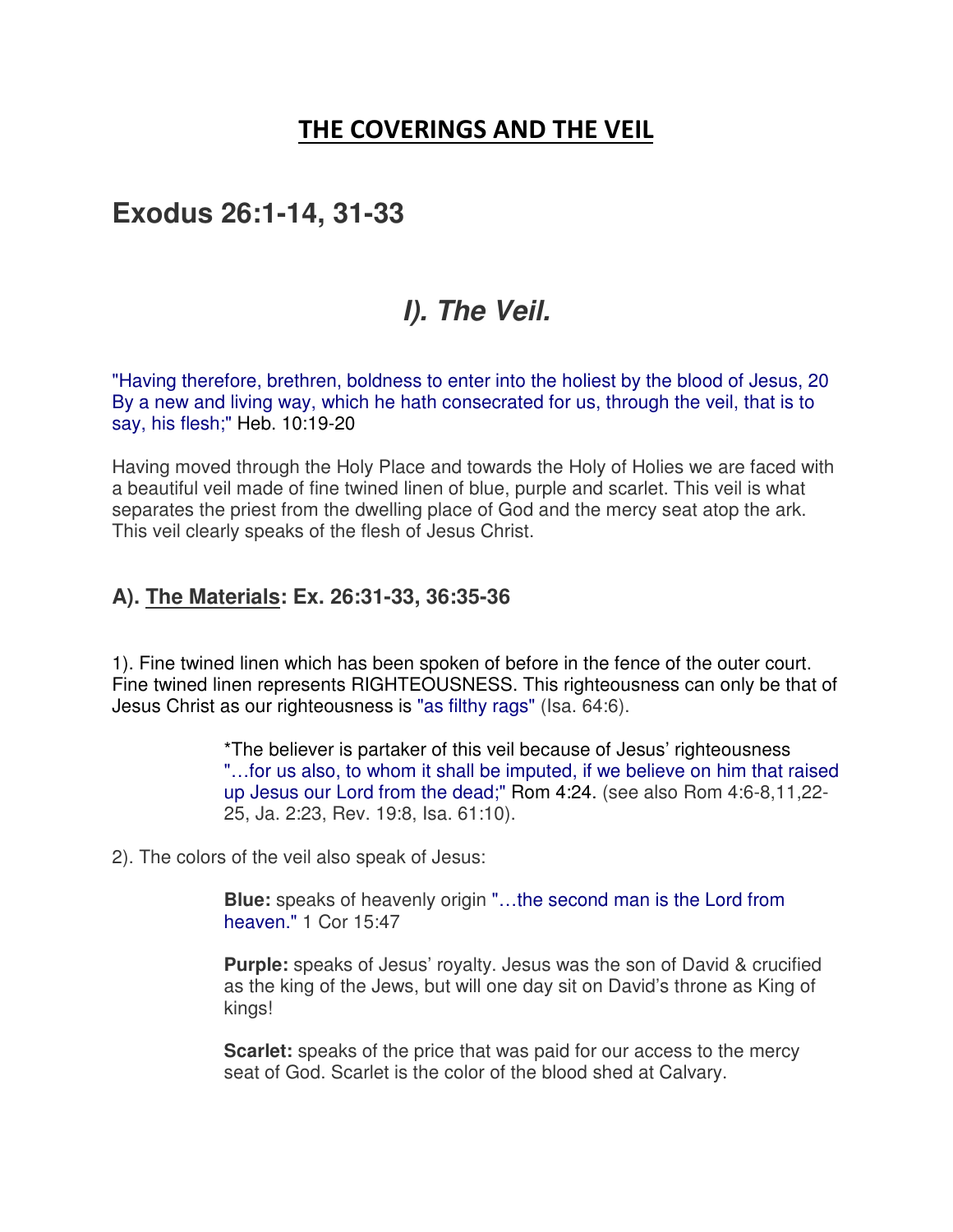**White:** the linen was white with these other 3 colours woven into it. The white speaks of Jesus' sinless humanity (Heb 4:15; 7:26, 2 Cor.5:21, 1Peter 1:19;2:22).

3). This veil of Jesus' flesh hung on hooks of gold. The flesh of Jesus was supported (hung from) by His deity and God the Father.

4). When Jesus spoke the words: "It is finished" the veil was torn from top to bottom. This veil of Jesus flesh was torn at Calvary, but the method is clear. (Matt 27:51)

a). It was torn from top to bottom. Only God could tear the veil from top to bottom (man would have to start at the bottom, it was 15 feet tall). Jesus gave His life and no one could take it (Jn 19:11, Jn 3:16) Salvation is a gift of God (Eph. 2:8-9)

b). Salvation is something that only Jesus could pay for. Man could not tear the veil himself.

> "according to a Jewish writer, it would have required the strength of a yoke of oxen pulling in opposite directions to rend it apart" (Needham, Geo. C. *The True Tabernacle* 1879, p 99).

c). The tearing of the veil simultaneously made access to the mercy seat of God available and destroyed the Levitical priesthood.

\*We have **access** by faith into the grace of God. "By whom also we have access by faith into this grace wherein we stand, and rejoice in hope of the glory of God." Rom 5:2 (see also Eph. 2:18; 3:12, Heb 4:16).

\*Jesus is the High Priest of our faith and we are become the priests of the tabernacle (temple).

"Seeing then that we have a great high priest, that is passed into the heavens, Jesus the Son of God, let us hold fast our profession." Heb. 4:14

"Ye also, as lively stones, are built up a spiritual house, an holy priesthood, to offer up spiritual sacrifices, acceptable to God by Jesus Christ." 1 Peter 2:5

# **II). The Coverings: Ex. 26:1-14; 36:8-19.**

The coverings of the Tabernacle are 4 in number.

**A). The first covering is called a curtain of "fine twined linen" of blue, purple and scarlet with cherubims woven into it just like the veil.**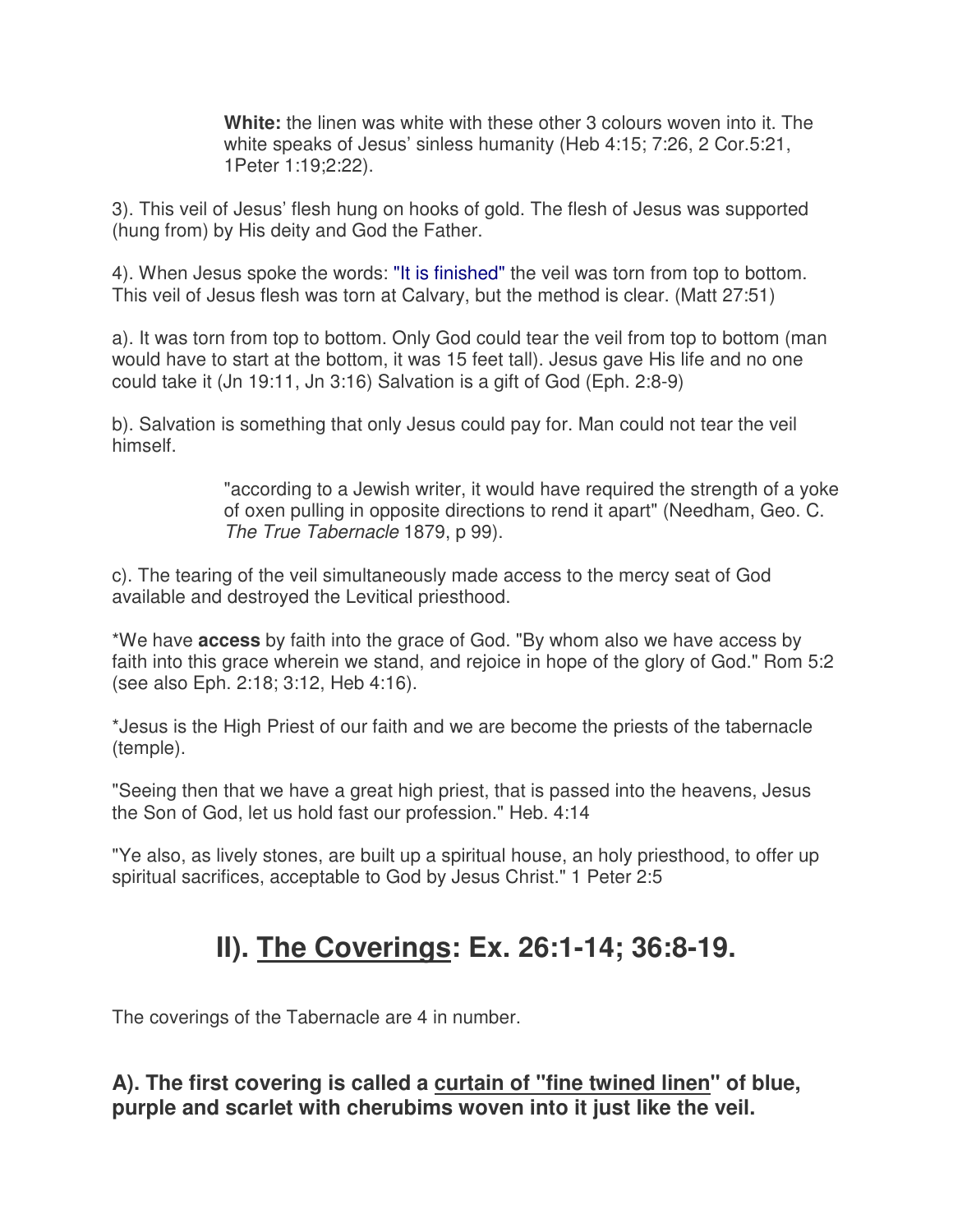This covering was made up of 10 curtains each 28w x 4L cubits. These 10 curtains were sewn together in two halves (5 apiece). These two pieces were then taken and "loops of blue" were made on the edges facing each other and then 50 rings of gold were to hold the loops together making this one covering. Sewed together the size then was 28w x 40L cubits. (9 cu. hanging off each side and 10 cu off the back).

\*this all shows the same symbolism as the veil which represents the body of Jesus Christ. From inside the Tabernacle the Priest could see a physical representation of the glory and beauty of the Savior along with His heavenly origin.

## **B). 11 Curtains of Goats Hair: Ex 25:4**

These were sewn together making 2 halves (one 5 & one 6). This curtain was 30w x 4L cubits. The 2 halves were sewn together and 50 taches (clasps, hooks) of brass were placed on each end to hold the curtain on top of the Tabernacle. The 6<sup>th</sup> curtain in the  $2^{nd}$  half was folded over on the front side, thus making this covering 30w x 42L cubits. (10 cubits hanging over each side and 12 cu. off the back)

1). The symbol of a goat is that of a "sin-bearer". In Lev. 16:20-22 if found where a goat is used to carry the sins of the people. The goat's hair woven together (Ex 35:26) would have been a very dark material which speaks of the nature of sin.

\*Jesus was the "scape-goat" for our sins. Heb 13:12.

2). The taches (hooks) of brass represent the judgment on sin (see Num. 21:9- Moses and the brasen serpent).

## **C). The Covering of Ram's Skin. Ex 26:14**

1). This skin was dyed red which speaks of the suffering of Christ and the depth of His devotion. The red clearly speaks of the shed blood of Jesus.

2). The symbol of a ram is the symbol of substitution as God provided a ram for Abraham in place of his only son Issac (Gen. 22:1-14).

3) The ram is also used for consecration. In Ex 29:15-26 the ram is used as a "ram of consecration". The animal was killed and the blood was sprinkled on the altar and placed on the priest's ear, thumb and great toe as a sign of separation to God's service. Jesus Christ is our consecration and His blood is placed on us to dedicate us to God's service.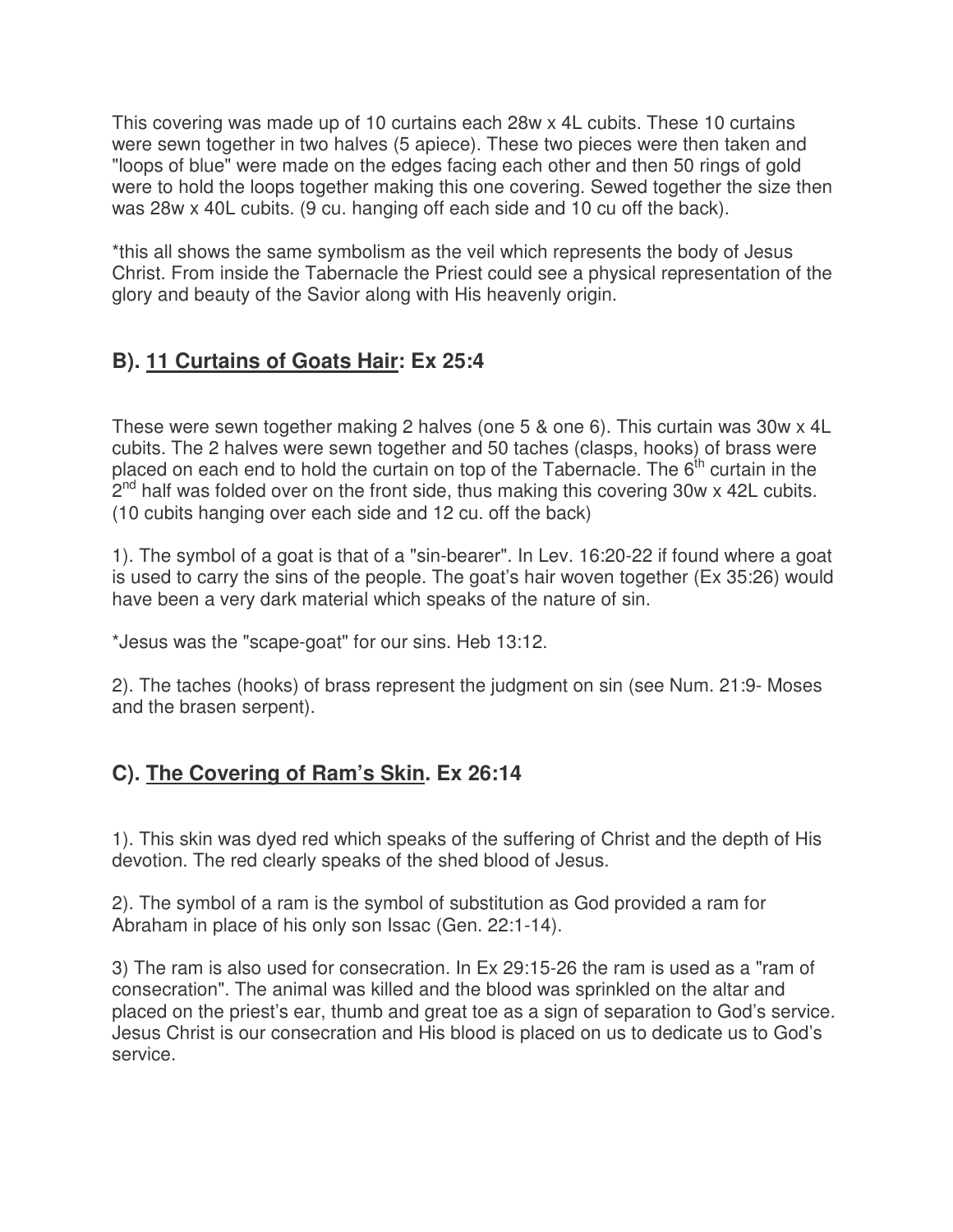4). This ram, stripped of it's skin also speaks of the Christ who was stripped of His glory, and even His clothing at Calvary. (Heb. 12:2, Jn 19:23-24, Phil 2:7-8).

## **D). The Covering of Badger's Skin. Ex 26:14**

1). This outer layer clearly speaks of the humility of Christ.

"But made himself of no reputation, and took upon him the form of a servant, and was made in the likeness of men: 8 And being found in fashion as a man, he humbled himself, and became obedient unto death, even the death of the cross." Phil 2:7-8

2). The nature of badger's skin which is an unsightly skin speaks of Jesus humanity as described in Isaiah 53:2

> "For he shall grow up before him as a tender plant, and as a root out of a dry ground: he **hath no form nor comeliness; and when we shall see him, there is no beauty that we should desire him**.".

3). However, it must be pointed out that however Christ looked on the outside is nothing to be compared to the inner beauty that is seen in the fine linen of the inside of the Tabernacle. The unsaved world cannot see the beauty and glory of Christ until they will enter in faith!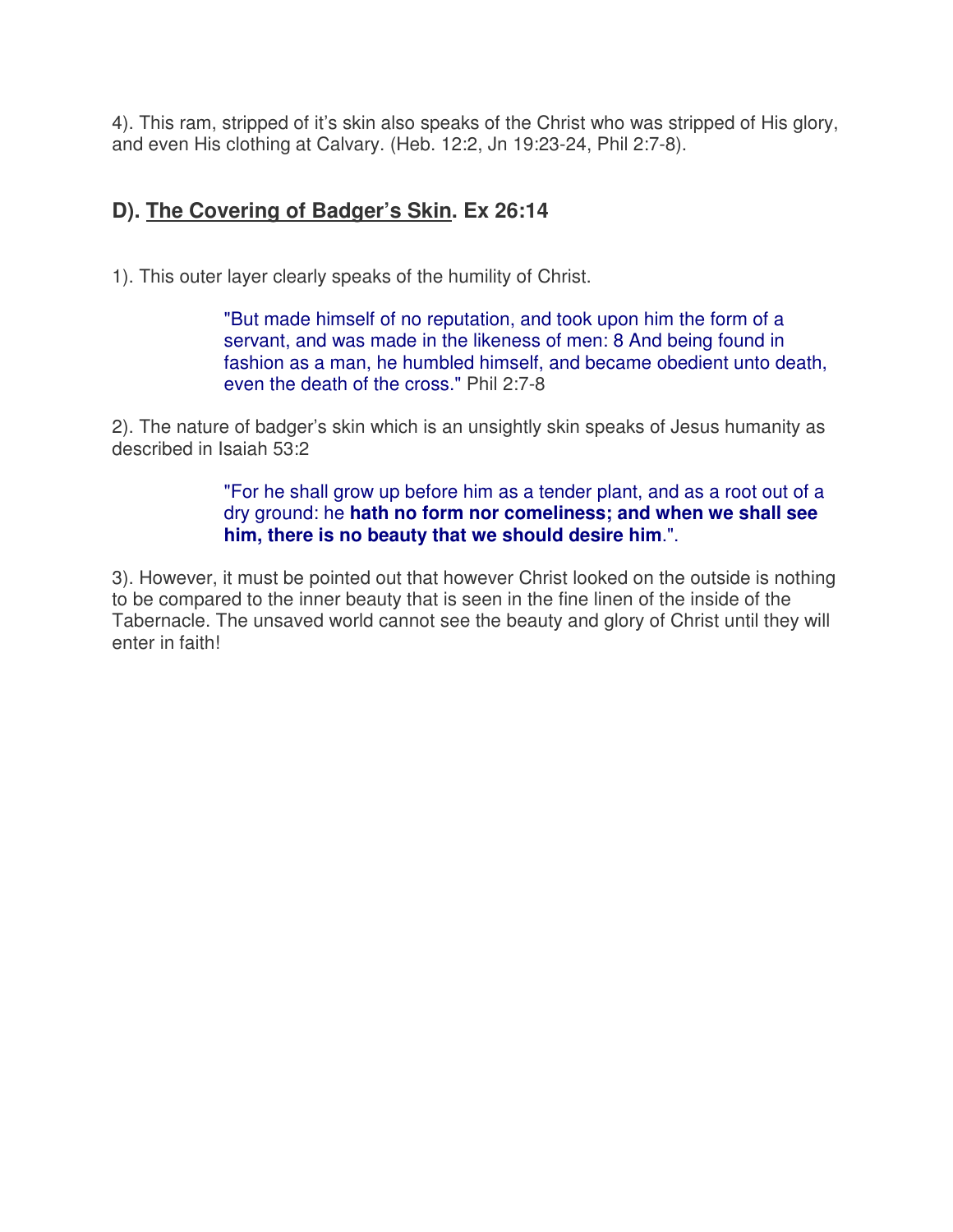## **THE HIGH PRIEST AND THE PRIESTHOOD**



Having studied the Tabernacle and its furniture one must finally consider the High Priest and the priests who were specifically ordained by God to serve in and about the Tabernacle. The priests were specifically chosen by God. These were from the tribe of Levi. Aaron was to be the High Priest (Num. 3:3-10) and his sons were to be the priests (Exodus 28:1).

Three other families of the tribe of Levi had responsibilities within the tabernacle. These were: Merarites (Num.3:36), Gershomites (Num. 3:25), and Kohathites (Num. 3:31). These three families had the responsibilities of erecting and transporting the parts of the Tabernacle.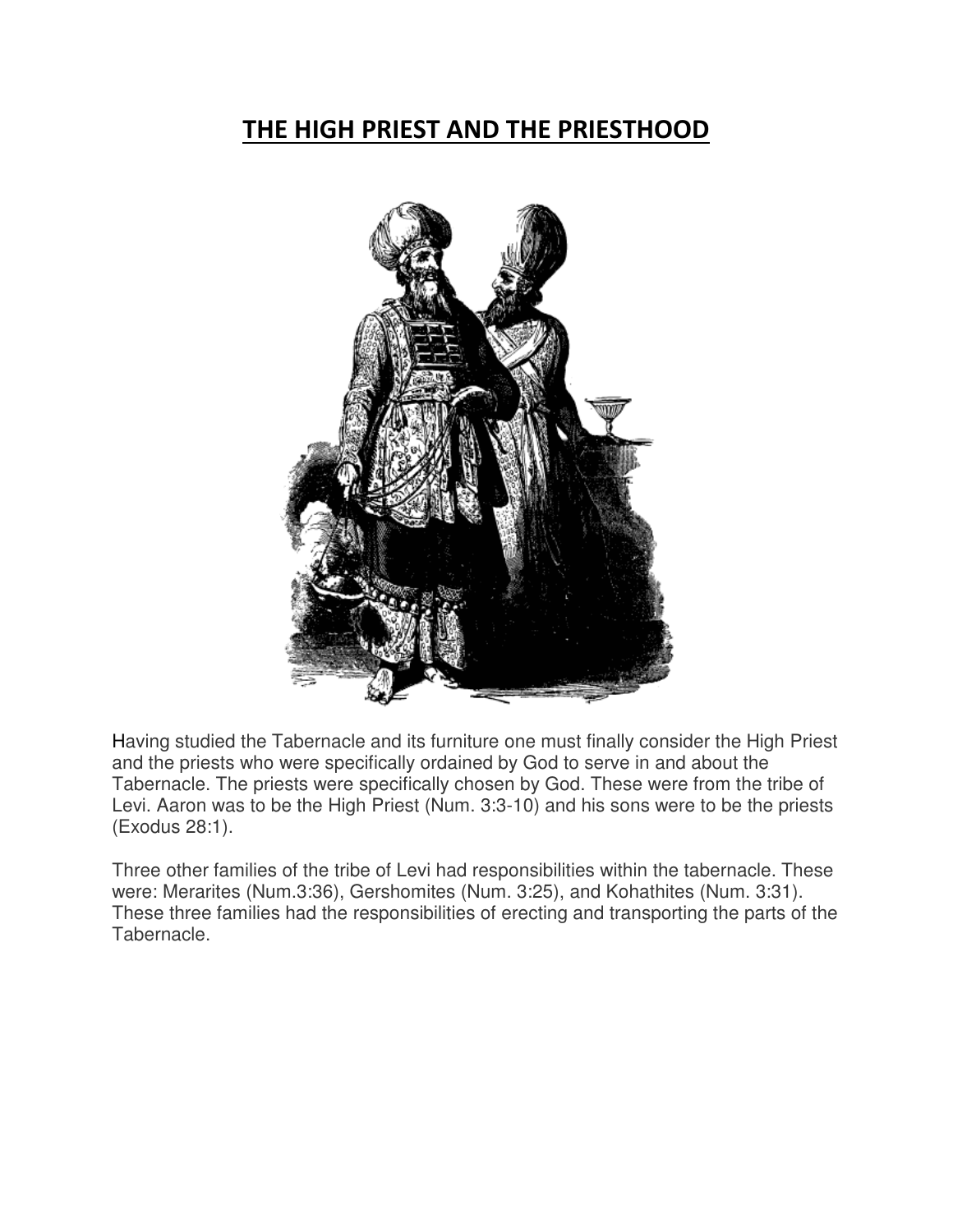# *I).* **The High Priest, a picture of Christ.** *Hebrews 9:11- 26*

"Seeing then that we have a great high priest, that is passed into the heavens, Jesus the Son of God, let us hold fast our profession." Heb. 4:14

## **A). The High Priest had 7 listed duties:**

- 1). To offer sacrifices and make atonement for sin (Lev. 16)
- 2). To offer incense (Lev. 16:12,13)
- 3). To judge evil (Lev 13:2)
- 4). To declare to the people God's will (Nu.27:21)
- 5). To decide controversies and solve difficulties (Deut. 17:8-12,19:17,21:5)
- 6). To represent the names of Israel on his shoulders and heart (Ex. 28:9-29)
- 7). To bless the people in the name of the Lord (Nu. 6:23-26, Deut. 21:5).

The present ministry of Jesus Christ on earth today is closely connected to that of the ministry of the High Priest listed above. Jesus has already made atonement for our sins, but he daily intercedes for us (Heb 7:25); He rebukes evil (2 Tim 4:1); He declares the will of God by His Word (Heb. 1:2); He judges our thoughts and ways (Heb. 4:13); He represents His people (Heb. 9:24) and He will soon return to bless them with an everlasting benediction (Heb. 9:28).

### **B). The Garments of the High Priest speak of Jesus.**

1). The Blue Robe. (Ex. 28:31-35). Its colour suggests heavenly origin. It was woven as one piece with a hole in the middle speaking of the eternal nature of Christ (Micah 5:2, Jn 17:5). This robe was to have under its hem, blue, purple and scarlet pomegranates and bells of gold. This fruit speaks of the saved souls that Jesus has in the hem of His protection (Jn 11:9-12, 18:9).

2). The Ephod (like an apron). (Ex. 28:6-12). This was fine twined linen with gold, blue, purple and scarlet embroidery which all speak of Jesus righteousness, deity, origin, royalty and blood. There were 2 onyx stones placed on the shoulders with the names of the 12 tribes of Israel engraved in them. The High Priest was to carry on his shoulders the burden of the people just as Jesus carried the burden of our sins to Calvary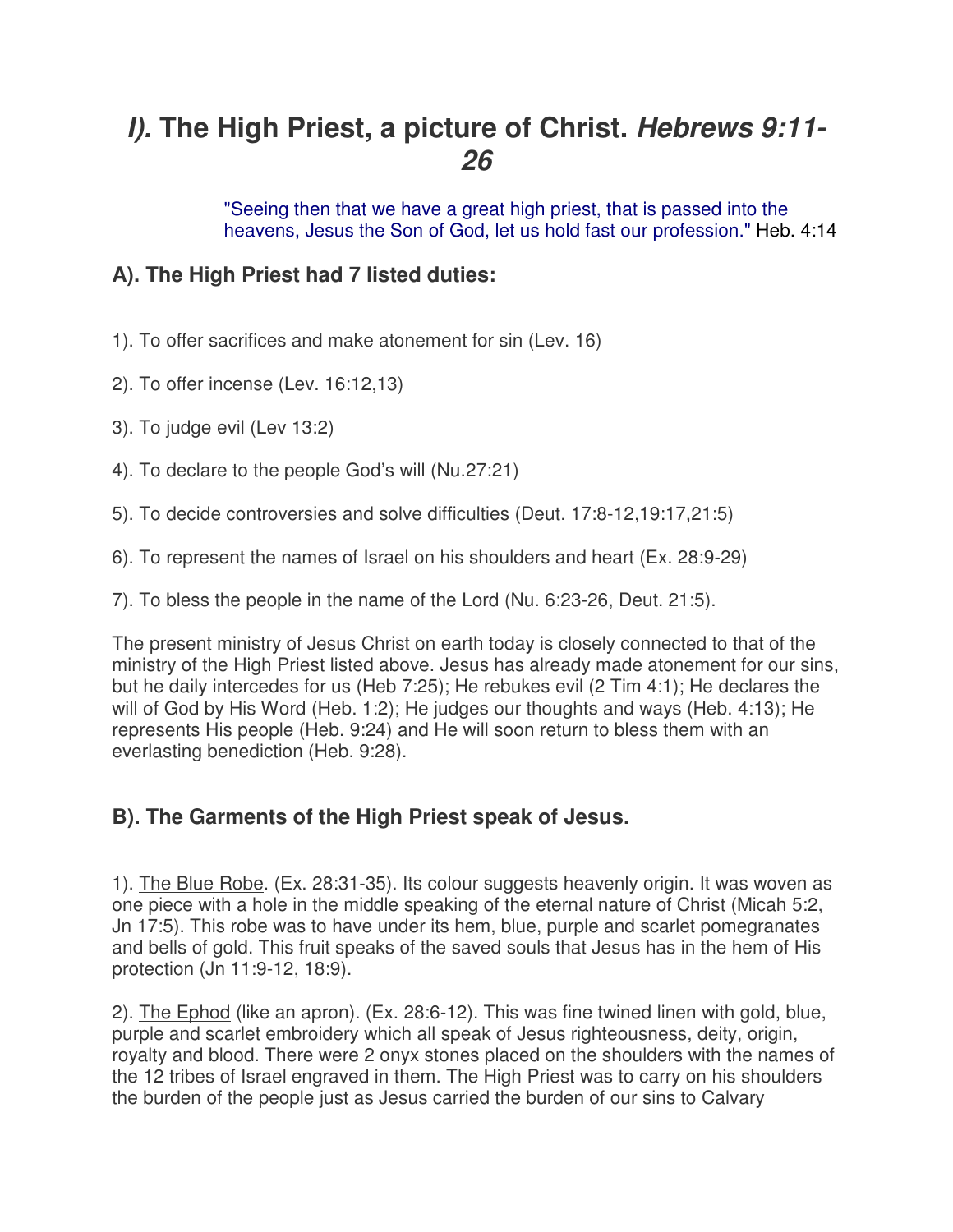(Matt.22:44, 1 Peter 2:24). The High Priest carried these names with him as Jesus carries our cares and struggles daily (1 Peter 5:7).

3). The girdle (like a sash). (Ex. 28:8). This girdle suggests preparation for service. It was made of fine twined linen with gold, blue, purple and scarlet embroidery. These all speak of Jesus' heavenly origin and deity and yet He came to earth as a servant. (Jn 13:4,5; Isa.11:5, Mt 20:28)

> "But made himself of no reputation, and took upon him the form of a servant, and was made in the likeness of men:" Phil 2:7

4). The Breastplate of Judgement (Ex. 28:15-30). This was also fine twined linen (2 span x 1 span, folded in half "foursquare"). It was embroidered with gold, blue, purple and scarlet. It had on it 12 precious stones set in gold. These stones were set in 4 rows of 3. The names of the 12 tribes were engraved in these stones. The breastplate had 2 rings of gold and 2 gold "wreathen" chains connecting it to the onyx shoulder plates. It also had 2 golden rings and a lace of blue connecting the bottom side to the ephod. Finally, this breastplate was to contain the "Urim and Thummim" (lights and perfection) which were used for wisdom from God.

It is significant to see that as the High Priest wore the people on the breastplate of judgement Jesus bears us near His heart. The people were doubly represented in the garments.  $1<sup>st</sup>$  on the shoulders (the seat of strength) and  $2<sup>nd</sup>$  upon the breastplate (the seat of love).

5). The Mitre (Ex. 28:36-39). This headpiece was fine white linen which speaks of the righteousness of Jesus. Upon this Mitre was a golden plate with the inscription, "HOLINESS TO THE LORD" fastened with a blue ribbon. This was worn on the forehead bearing sin and speaks of Jesus who alone could bear sin and yet be holy in himself.

6). The Coat and Breeches. (Ex. 28:39-43). These were actually worn under the other items of the High Priest. All the priests wore the coat and breeches. These were made of fine linen "for glory and beauty." It is because of the imputed righteousness of Jesus that we have glory and beauty (Rom 4:22-25).

# **II). The Priesthood.**

The New Testament church that Jesus founded (Matt 16:18) changed the Old Testament priesthood. The Old Testament priests were ordained by God to carry on the work of the tabernacle and the temple. Their duties ranged from keeping the lights burning, performing various offerings as the people brought them to the temple,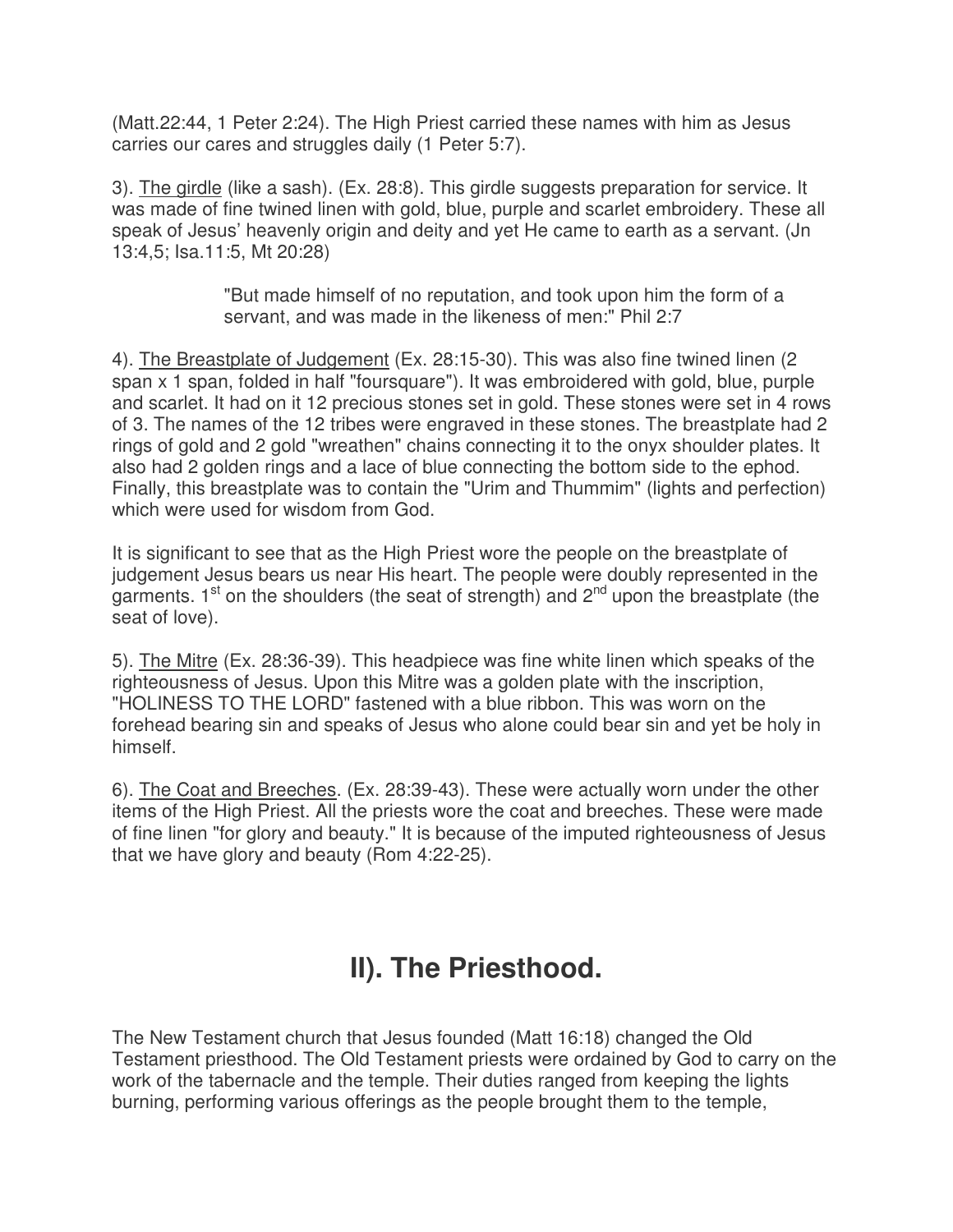receiving tithes, keeping the temple in order and teaching the law. The High Priest was ordained by God to stand before Him in the "holy place" once a year and to offer sacrifices which were symbolic of the Lamb that would take away the sins of the world (Heb 9:6 all of Lev.). When Jesus died for the sin of the world He became the High Priest (Heb. 3:1; 4:14; 5:5; 6:20; 7:26; 8:1; 9:11; 10:21) and the saved became the priests who are to carry on the daily tasks of the ministry. (Rev. 1:6,5;10, 1 Peter 2:9,

> "Ye also, as lively stones, are built up a spiritual house, an holy priesthood, to offer up **spiritual sacrifices**, acceptable to God by Jesus Christ." 1 Peter 2:5

> "By him therefore let us offer the **sacrifice of praise** to God continually, that is, **the fruit of our lips** giving thanks to his name. But **to do good and to communicate** forget not: for with such sacrifices God is well pleased." Heb 13:15-16

2). As priests of the New Testament we all have free access to the Father with out the aid of any other person. We can go boldly to the throne and speak to our Father and receive instruction directly from Him. (Heb 4:14-16)

> "Therefore being justified by faith, we have peace with God through our Lord Jesus Christ: By whom also *we have access by faith into this grace* wherein we stand, and rejoice in hope of the glory of God." Rom 5:1-2

> "For through him *we both have access* by one Spirit unto the Father." Eph 2:18 (see also Eph. 3:12).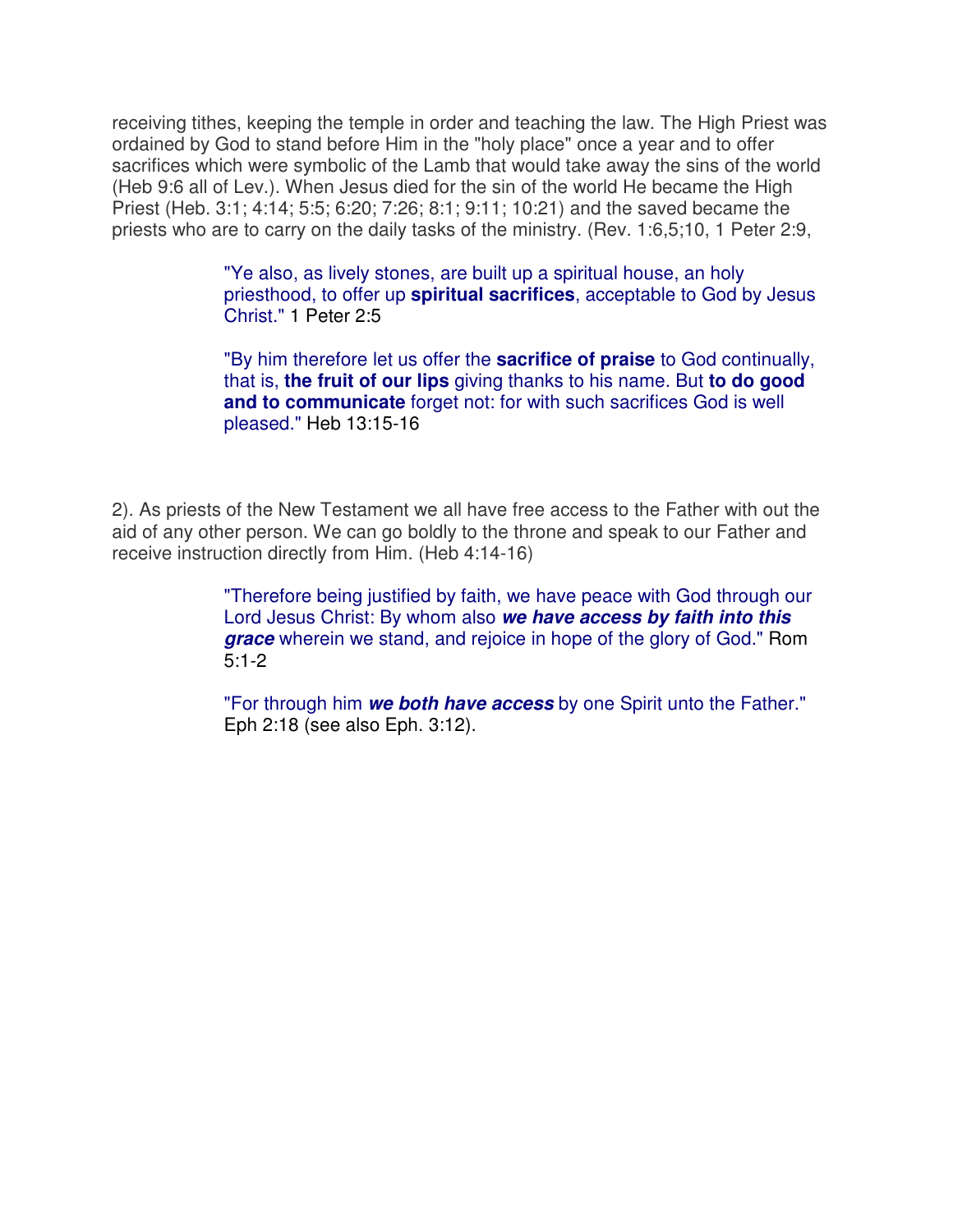## **SOLOMON'S TEMPLE**

"And Solomon determined to build an house for the name of the LORD, and an house for his kingdom." 2Chron 2:1

480 years after Moses led Israel out of Egypt King Solomon began to build a permanent dwelling place for God (1 Kings 6:1). The year was 966 BC. This temple was constructed in Jerusalem on Mount Moriah (2Chron 3:1) and took 7 years to build (1 Kings6:38). This Temple was more than twice the size of the Tabernacle that Israel had used for nearly 500 years.

# **I). The Temple.**

## **A). Size: 60 x 20 cubits (90'x30')**

The Tabernacle was 20 x 10 cubits (30'x15')

1). The Porch was 20cu. long and 120 cubits high (30'x180')

2). The Most Holy Place was 20 x 20 cubits (30'x30')

The Tabernacle's holy of holies was 15'x15'

### **B). The Materials: (\$56 Billion in modern currency)**

#### 1). Primarily pre-cut stone

"And the house, when it was in building, was built of stone made ready before it was brought thither: so that there was neither hammer nor axe nor any tool of iron heard in the house, while it was in building." 1 Kings  $6.7$ 

2). The floor and ceiling were covered with cedar (fir) wood that was engraved and overlain with gold (2Chron 4:7)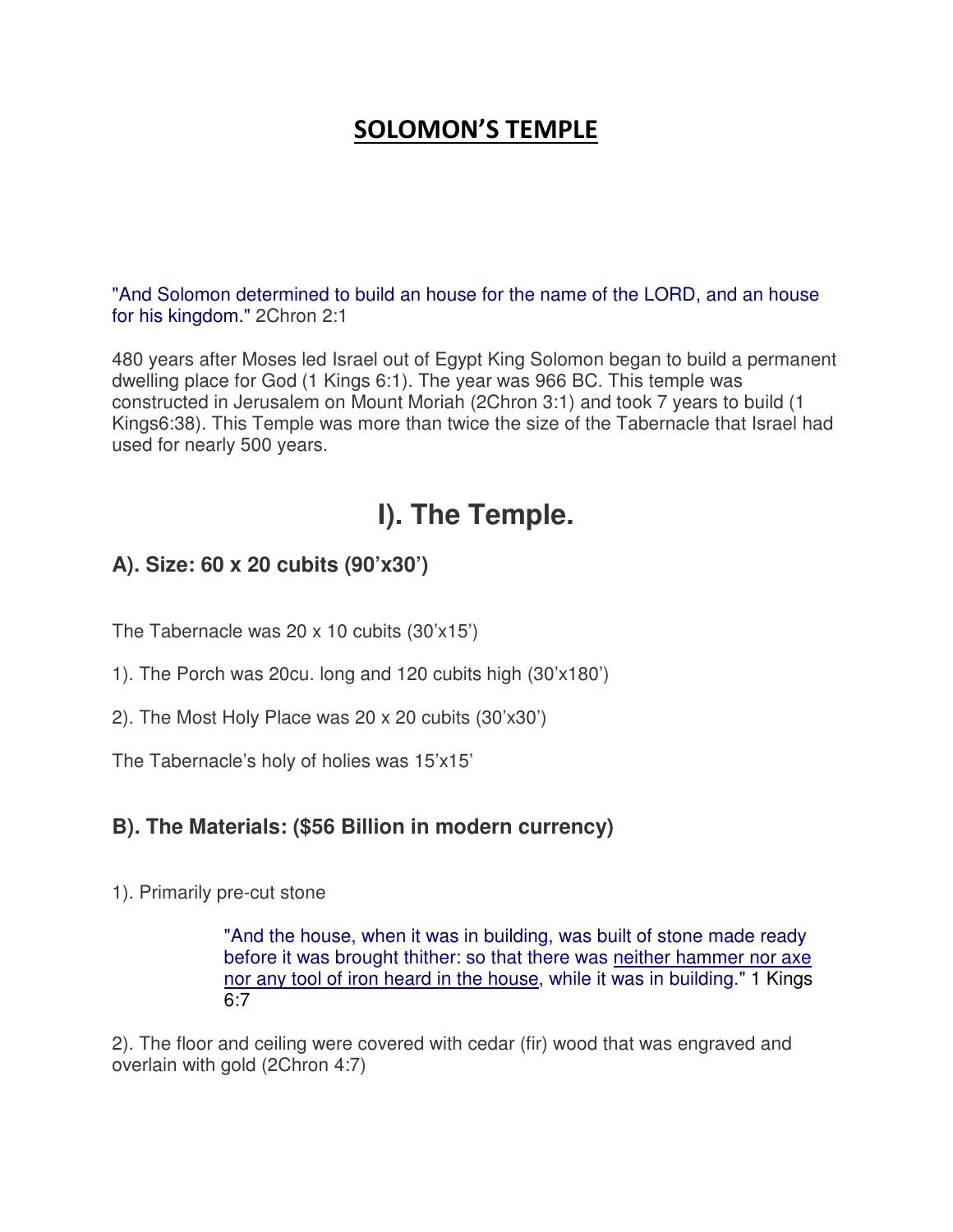3). There were 2 cherubim placed in the holy of holies which were made of Olive Wood and overlain with gold. These stood 10 cu high (15') and had wings of 5 cu each 7½' facing each other.

4). Brasen altar: 20 x 20 cubits (30'x30') 2Chron 4:1

the Tabernacle's altar was (7½'x 7½'x4½')

5). There were 10 Lavers for washing sacrifices (5 on each side) 2Chron. 4:6

6). Molten Sea (like the laver in the tabernacle). This was for priests to wash in. 30 cubits around, 5 cu high (45'x7½')

It rested upon 12 oxen facing outward, 3 on each side (North, East, West, South) 2Chron 4:2-5

- 7). 10 Candlesticks of gold. 5 on right, 5 on left. 2Chr.4:7
- 8). 10 Tables 5 on each side with 100 basins of gold.
- 9). A golden altar (no description given) 1 Kings 7:48

10). The Ark of the Covenant was brought from the city of David (Zion, south of Jerusalem) where David had left it. Solomon had the Ark moved to the Temple 2 Chr.5:2

### **C). Solomon Dedicated the Temple.**

"It came even to pass, as the trumpeters and singers were as one, to make one sound to be heard in praising and thanking the LORD; and when they lifted up their voice with the trumpets and cymbals and instruments of musick, and praised the LORD, saying, For he is good; for his mercy endureth for ever: that then **the house was filled with a cloud**, even the house of the LORD; 14 So that the priests could not stand to minister by reason of the cloud: for the glory of the LORD had filled the house of God." 2Chron 5:13-14

# *II).* **History of the Temple and It's Destruction.**